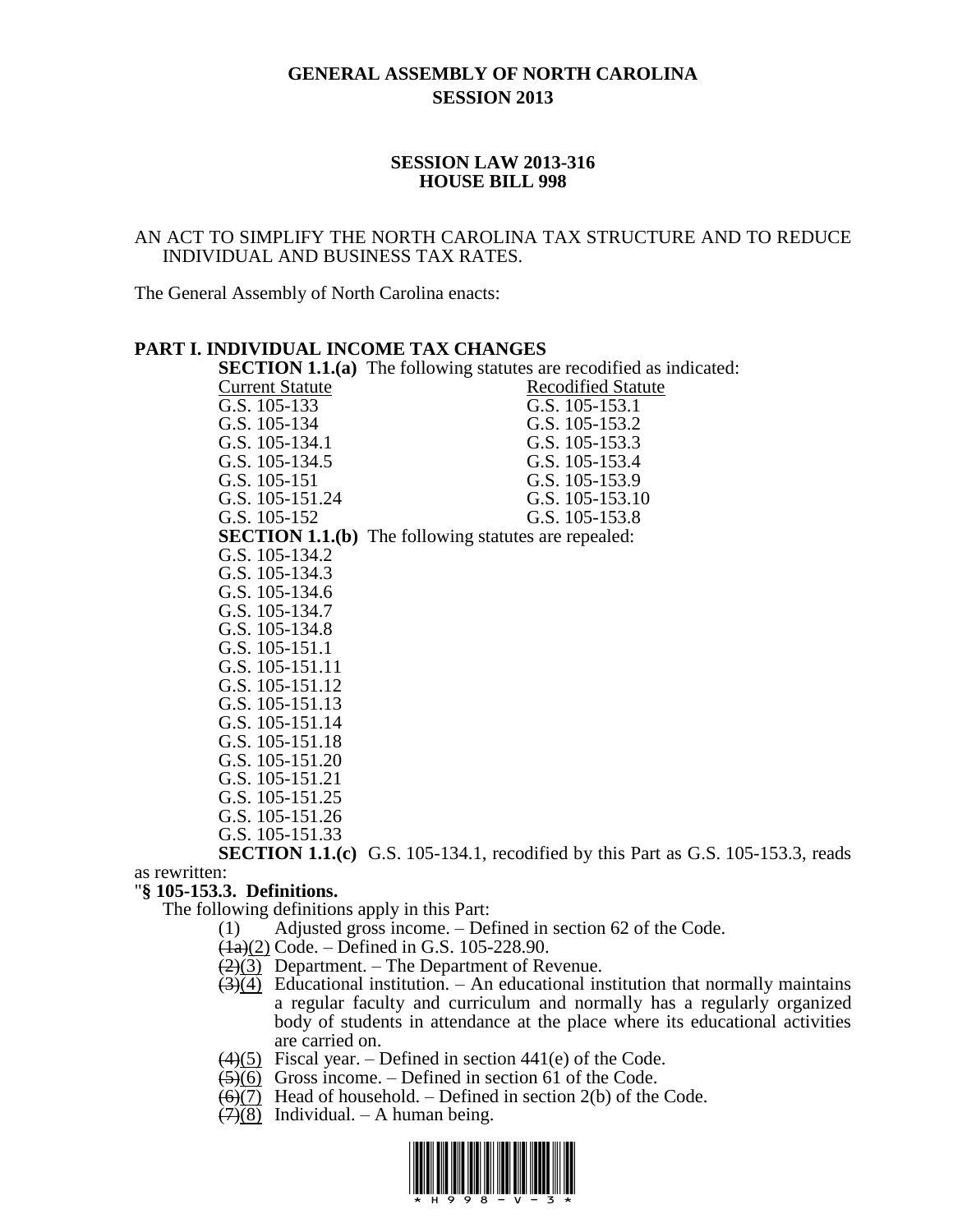- $(7a)(9)$  Limited liability company. Either a domestic limited liability company organized under Chapter 57C of the General Statutes or a foreign limited liability company authorized by that Chapter to transact business in this State that is classified for federal income tax purposes as a partnership. As applied to a limited liability company that is a partnership under this Part, the term "partner" means a member of the limited liability company.
- (7b) Repealed by Session Laws 1998-98, s. 9, effective August 14, 1998.
- $(8)(10)$  Married individual. An individual who is married and is considered married as provided in section 7703 of the Code.
- $(9)(11)$  Nonresident individual. An individual who is not a resident of this State.
- $(10)(12)$  North Carolina taxable income. Defined in G.S. 105-134.5.G.S. 105-153.5.
- $(10a)(13)$  Partnership. A domestic partnership, a foreign partnership, or a limited liability company.
- $(11)(14)$  Person. Defined in G.S. 105-228.90.
- $(12)(15)$  Resident. An individual who is domiciled in this State at any time during the taxable year or who resides in this State during the taxable year for other than a temporary or transitory purpose. In the absence of convincing proof to the contrary, an individual who is present within the State for more than 183 days during the taxable year is presumed to be a resident, but the absence of an individual from the state for more than 183 days raises no presumption that the individual is not a resident. A resident who removes from the State during a taxable year is considered a resident until he has both established a definite domicile elsewhere and abandoned any domicile in this State. The fact of marriage does not raise any presumption as to domicile or residence.
- (13) Retirement benefits. Amounts paid to a former employee or the beneficiary of a former employee under a written retirement plan established by the employer to provide payments to an employee or the beneficiary of an employee after the end of the employee's employment with the employer where the right to receive the payments is based upon the employment relationship. With respect to a self-employed individual or the beneficiary of a self-employed individual, the term means amounts paid to the individual or beneficiary of the individual under a written retirement plan established by the individual to provide payments to the individual or the beneficiary of the individual after the end of the self-employment. In addition, the term includes amounts received from an individual retirement account described in section 408 of the Code or from an individual retirement annuity described in section 408 of the Code. For the purpose of this subdivision, the term "employee" includes a volunteer worker.
- $(14)(16)$  S Corporation. Defined in G.S. 105-131(b).
- $(15)(17)$  Secretary. The Secretary of Revenue.
- (16) Repealed by Session Laws 2011-145, s. 31A.1(a), effective for taxable years beginning on or after January 1, 2012.
- $(17)(18)$  Taxable year. Defined in section 441(b) of the Code.
- $\frac{(18)(19)}{2}$  Taxpayer. An individual subject to the tax imposed by this Part.
- $\frac{(19)(20)}{19}$  This State. The State of North Carolina."

**SECTION 1.1.(d)** Part 2 of Article 4 of Chapter 105 of the General Statutes is amended by adding the following new sections to read:

# "**§ 105-153.5. Modifications to adjusted gross income.**

(a) Deduction Amount. – In calculating North Carolina taxable income, a taxpayer may deduct from adjusted gross income either the standard deduction amount provided in subdivision (1) of this subsection or the itemized deduction amount provided in subdivision (2) of this subsection that the taxpayer claimed under the Code. In the case of a married couple filing separate returns, a taxpayer may not deduct the standard deduction amount if the taxpayer or the taxpayer's spouse claims the itemized deductions amount.

> $(1)$  Standard deduction amount. – An amount equal to the amount listed in the table below based on the taxpayer's filing status: **Filing Status Standard Deduction**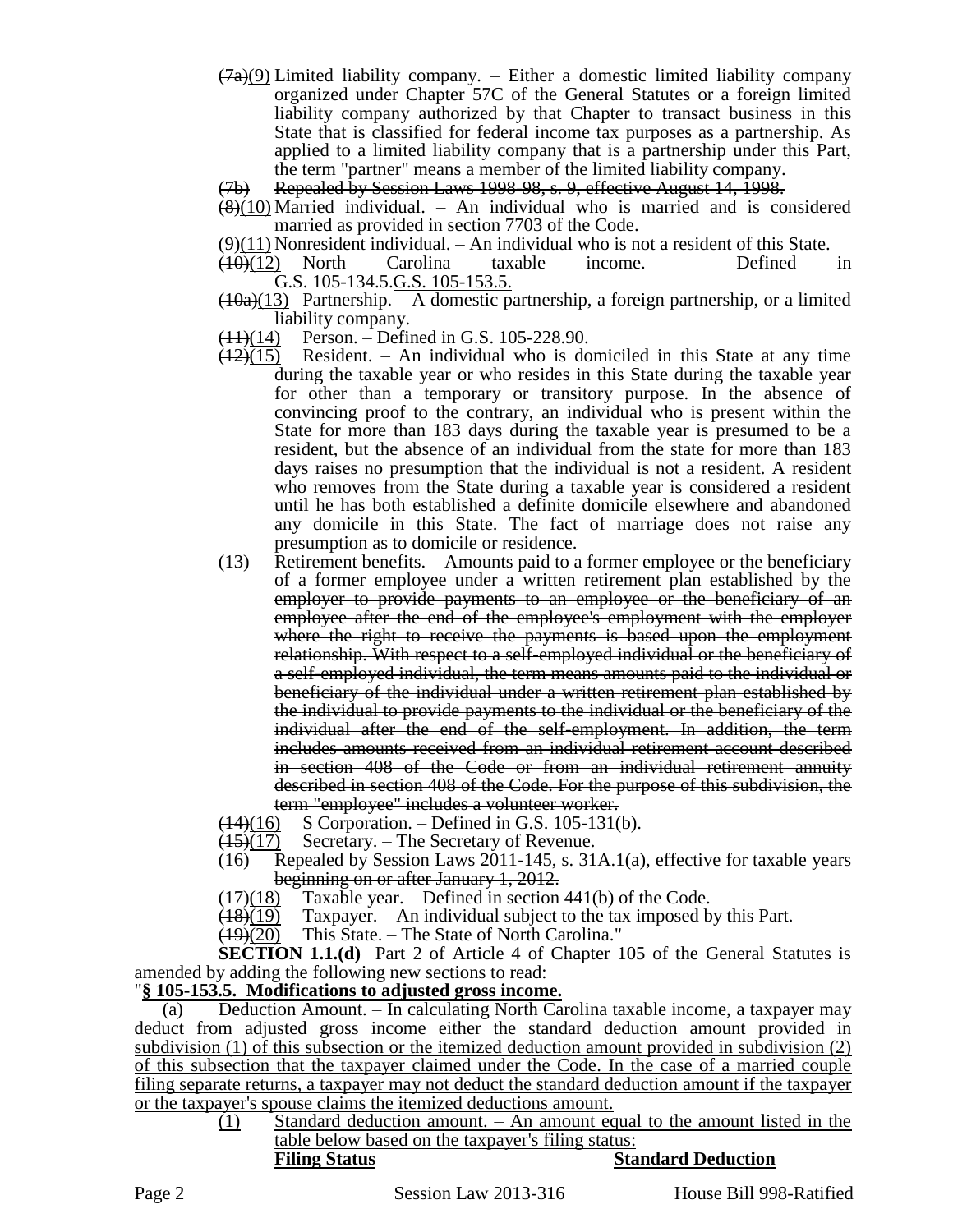| Married, filing jointly    | \$15,000 |
|----------------------------|----------|
| Head of Household          | 12,000   |
| Single                     | 7,500    |
| Married, filing separately | 7,500.   |

- (2) Itemized deduction amount. An amount equal to the sum of the items listed in this subdivision. The amounts allowed under this subdivision are not subject to the overall limitation on itemized deductions under section 68 of the Code.
	- a. The amount allowed as a deduction for charitable contributions under section 170 of the Code for that taxable year.
	- b. The amount allowed as a deduction for interest paid or accrued during the taxable year under section 163(h) of the Code with respect to any qualified residence plus the amount claimed by the taxpayer as a deduction for property taxes paid or accrued on real estate under section 164 of the Code for that taxable year. The amount allowed under this sub-subdivision may not exceed twenty thousand dollars (\$20,000).

(b) Other Deductions. – In calculating North Carolina taxable income, a taxpayer may deduct from the taxpayer's adjusted gross income any of the following items that are included in the taxpayer's adjusted gross income:

- $(1)$  Interest upon the obligations of any of the following:
	- a. The United States or its possessions.
	- b. This State, a political subdivision of this State, or a commission, an authority, or another agency of this State or of a political subdivision of this State.
	- c. A nonprofit educational institution organized or chartered under the laws of this State.
- (2) Gain from the disposition of obligations issued before July 1, 1995, to the extent the gain is exempt from tax under the laws of this State.
- (3) Benefits received under Title II of the Social Security Act and amounts received from retirement annuities or pensions paid under the provisions of the Railroad Retirement Act of 1937.
- (4) Refunds of State, local, and foreign income taxes included in the taxpayer's gross income.
- (5) The amount received during the taxable year from one or more State, local, or federal government retirement plans to the extent the amount is exempt from tax under this Part pursuant to a court order in settlement of any of the following cases:
	- a. Bailey v. State, 92 CVS 10221, 94 CVS 6904, 95 CVS 6625, 95 CVS 8230.
	- b. Emory v. State, 98 CVS 0738.
	- $\overline{c}$ . Patton v. State, 95 CVS 04346.
- (6) Income that meets both of the following requirements:
	- a. Is earned or received by an enrolled member of a federally recognized Indian tribe.
	- b. Is derived from activities on a federally recognized Indian reservation while the member resides on the reservation. Income from intangibles having a situs on the reservation and retirement income associated with activities on the reservation are considered income derived from activities on the reservation.
- (7) The amount by which the basis of property under this Article exceeds the basis of the property under the Code, in the year the taxpayer disposes of the property.
- (8) The amount allowed as a deduction under G.S. 105-153.6 as a result of an add-back for federal accelerated depreciation and expensing.

(c) Additions. – In calculating North Carolina taxable income, a taxpayer must add to the taxpayer's adjusted gross income any of the following items that are not included in the taxpayer's adjusted gross income: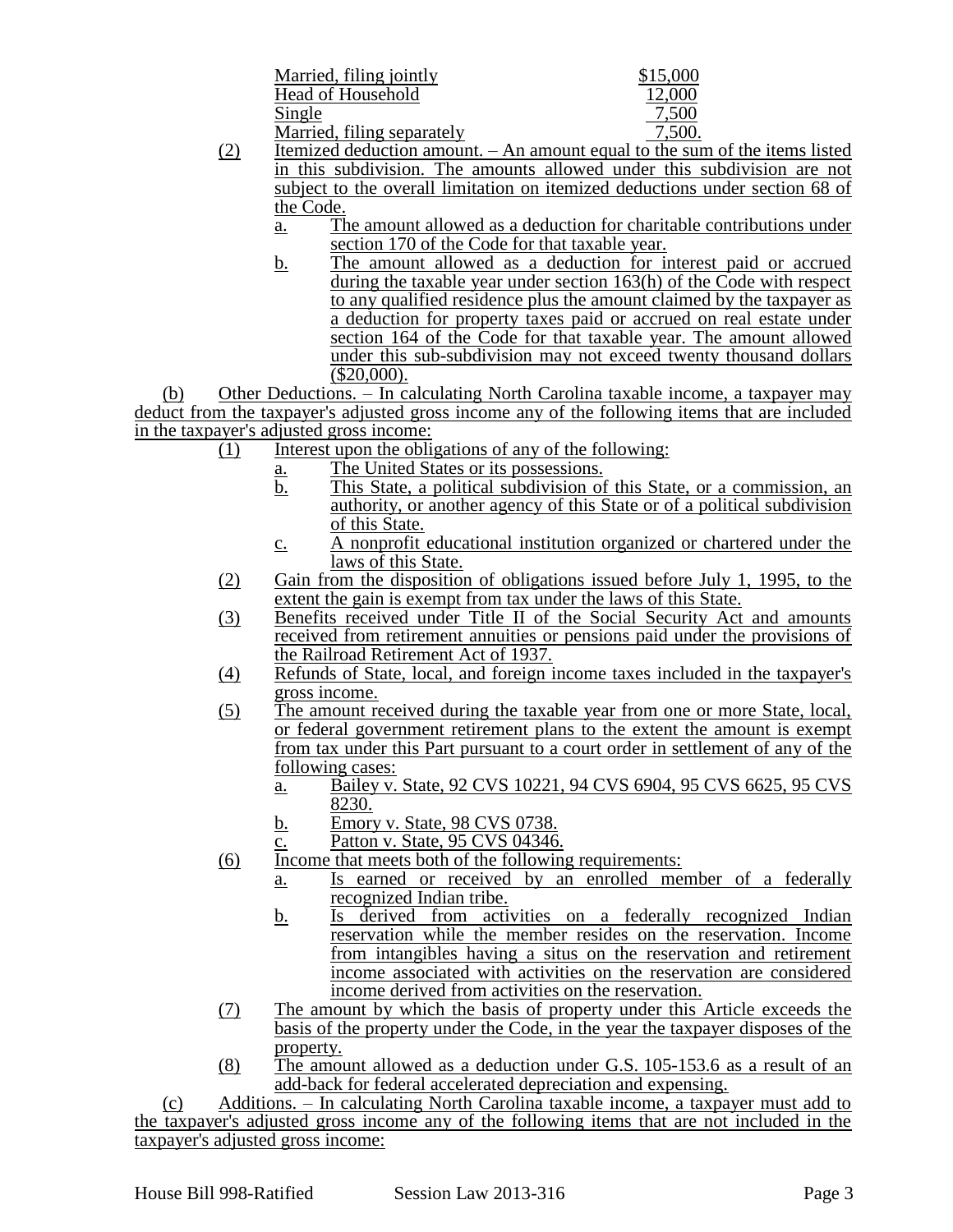- (1) Interest upon the obligations of states other than this State, political subdivisions of those states, and agencies of those states and their political subdivisions.
- (2) The amount by which a shareholder's share of S Corporation income is reduced under section 1366(f)(2) of the Code for the taxable year by the amount of built-in gains tax imposed on the S Corporation under section 1374 of the Code.
- (3) The amount by which the basis of property under the Code exceeds the basis of the property under this Article, in the year the taxpayer disposes of the property.
- $\frac{(4)}{(5)}$  The amount excluded from gross income under section 199 of the Code.<br>The amount required to be added under G.S. 105-153.6 when the S
- The amount required to be added under G.S. 105-153.6 when the State decouples from federal accelerated depreciation and expensing.

(d) S Corporations. – Each shareholder's pro rata share of an S Corporation's income is subject to the adjustments provided in this section and in G.S. 105-153.6.

### "**§ 105-153.6. Adjustments when State decouples from federal accelerated depreciation and expensing.**

(a) Special Accelerated Depreciation. – A taxpayer who takes a special accelerated depreciation deduction for that property under section  $168(k)$  or  $168(n)$  of the Code must add to the taxpayer's federal taxable income or adjusted gross income, as appropriate, eighty-five percent (85%) of the amount taken for that year under those Code provisions. For taxable years before 2012, the taxpayer must add the amount to the taxpayer's federal taxable income. For taxable year 2012 and after, the taxpayer must add the amount to the taxpayer's adjusted gross income. A taxpayer is allowed to deduct twenty percent (20%) of the add-back in each of the first five taxable years following the year the taxpayer is required to include the add-back in income.

(b) 2009 Depreciation Exception. – A taxpayer who placed property in service during the 2009 taxable year and whose North Carolina taxable income for the 2009 taxable year reflected a special accelerated depreciation deduction allowed for the property under section 168(k) of the Code must add eighty-five percent (85%) of the amount of the special accelerated depreciation deduction to its federal taxable income for the 2010 taxable year. A taxpayer is allowed to deduct this add-back under subsection (a) of this section as if it were for property placed in service in 2010.

(c) Section 179 Expense. – For purposes of this subdivision, the definition of section 179 property has the same meaning as under section 179 of the Code as of January 2, 2013. A taxpayer who places section 179 property in service during a taxable year listed in the table below must add to the taxpayer's federal taxable income or adjusted gross income, as appropriate, eighty-five percent (85%) of the amount by which the taxpayer's expense deduction under section 179 of the Code exceeds the dollar and investment limitation listed in the table below for that taxable year. For taxable years before 2012, the taxpayer must add the amount to the taxpayer's federal taxable income. For taxable year 2012 and after, the taxpayer must add the amount to the taxpayer's adjusted gross income.

A taxpayer is allowed to deduct twenty percent (20%) of the add-back in each of the first five taxable years following the year the taxpayer is required to include the add-back in income.

| Taxable Year of | <b>Dollar Limitation</b> | <b>Investment Limitation</b> |
|-----------------|--------------------------|------------------------------|
| 85% Add-Back    |                          |                              |
|                 | \$250,000                | \$800,000                    |
|                 | \$250,000                | \$800,000                    |
|                 | \$250,000                | \$800,000                    |
|                 | \$25,000                 | \$125,000                    |
|                 | - -                      | ----                         |

(d) Asset Basis. – The adjustments made in this section do not result in a difference in basis of the affected assets for State and federal income tax purposes.

### "**§ 105-153.7. Individual income tax imposed.**

(a) Tax. – A tax is imposed for each taxable year on the North Carolina taxable income of every individual. The tax shall be levied, collected, and paid annually. The tax is five and eight-tenths percent (5.8%) of the taxpayer's North Carolina taxable income.

(b) Withholding Tables. – The Secretary may provide tables that compute the amount of tax due for a taxable year under this Part. The tables do not apply to an individual who files a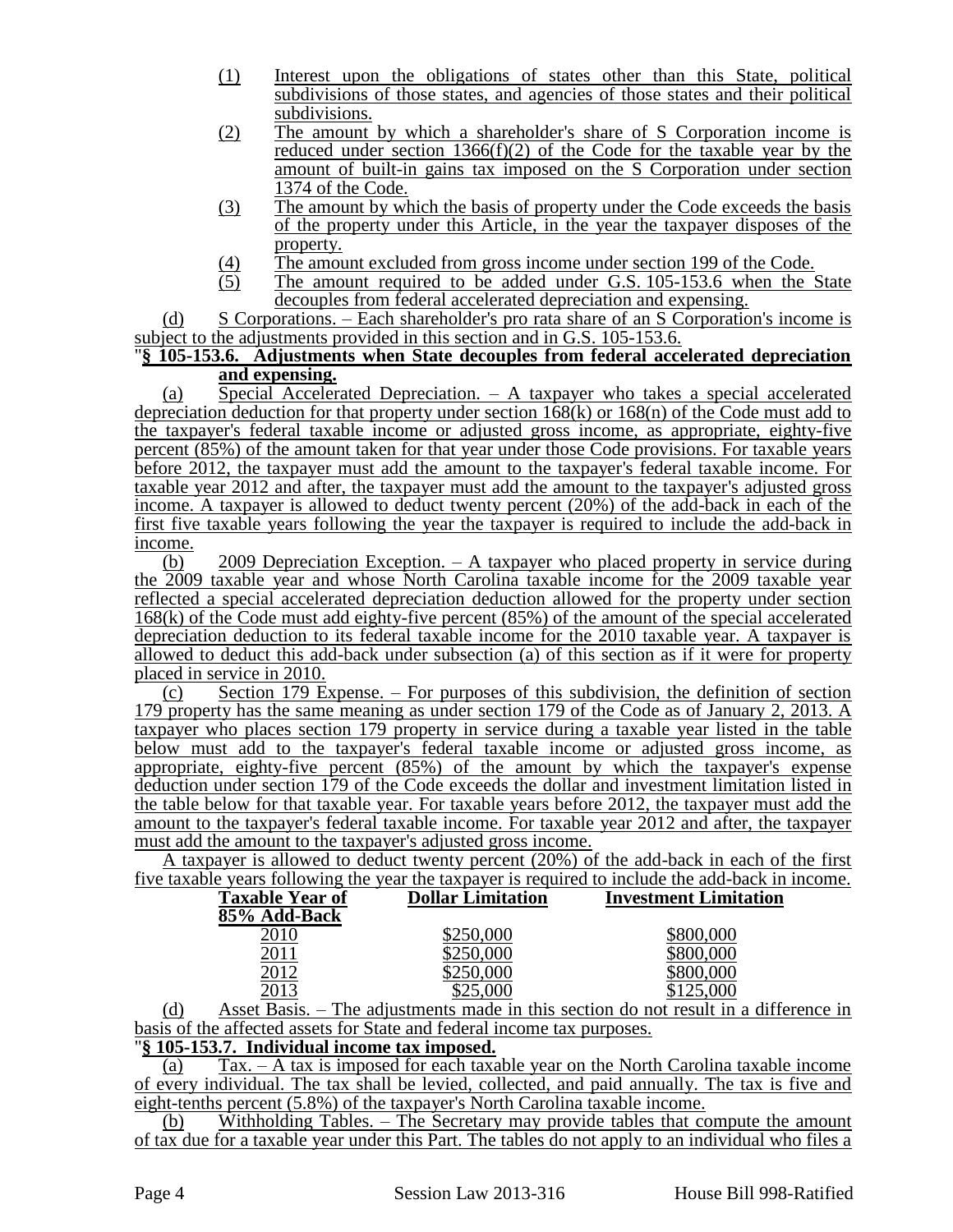return under section  $443(a)(1)$  of the Code for a period of less than 12 months due to a change in the individual's annual accounting period or to an estate or trust."<br>**SECTION** 1.1.(e)  $\overline{G.S. 105-151.24(a)}$ , recodifiently

G.S. 105-151.24(a), recodified by this section as G.S. 105-153.10(a), reads as rewritten:

"(a) Credit. – An individual A taxpayer who is allowed a federal child tax credit under section 24 of the Code for the taxable year and whose adjusted gross income (AGI), as calculated under the Code, is less than the amount listed below is allowed a credit against the tax imposed by this Part in an amount equal to one hundred dollars (\$100.00) for each dependent child for whom the individual taxpayer is allowed the federal credit for the taxable year:credit. The amount of credit allowed under this section for the taxable year is equal to the amount listed in the table below based on the taxpayer's adjusted gross income, as calculated under the Code:

| <b>Filing Status</b><br>Married, filing jointly |                            | <b>AGI</b><br>\$100,000 |
|-------------------------------------------------|----------------------------|-------------------------|
| Head of Household                               |                            | 80,000                  |
| Single                                          |                            | 60,000                  |
| Married, filing separately                      |                            | 50,000.                 |
| <b>Filing Status</b>                            | AGI                        | <b>Credit Amount</b>    |
| Married, filing jointly                         | Up to $\overline{$40,000}$ | \$125.00                |
|                                                 | Over \$40,000              |                         |
|                                                 | <u>Up to \$100,000</u>     | \$100.00                |
|                                                 | Over \$100,000             | $\boldsymbol{0}$        |
| Head of Household                               | <u>Up to \$32,000</u>      | <u>\$125.00</u>         |
|                                                 | Over \$32,000              |                         |
|                                                 | <u> Up to \$80,000</u>     | \$100.00                |
|                                                 | Over \$80,000              |                         |
| <b>Single</b>                                   | <u>Up to \$20,000</u>      | \$125.00                |
|                                                 | Over \$20,000              |                         |
|                                                 | <u>Up to \$50,000</u>      | <u>\$100.00</u>         |
|                                                 | Over \$50,000              | $\boldsymbol{0}$        |
| Married, filing separately                      | <u>Up to \$20,000</u>      | <u>\$125.00</u>         |
|                                                 | Over \$20,000              |                         |
|                                                 | <u>Up to \$50,000</u>      | \$100.00                |
|                                                 | Over \$50,000              | $0.$ "                  |
|                                                 |                            |                         |

**SECTION 1.1.(f)** This section is effective for taxable years beginning on or after January 1, 2014.

**SECTION 1.2.(a)** G.S. 105-153.7(a), as enacted by Section 1.1 of this Part, reads as rewritten:

"(a)  $\text{Tax.} - \text{A tax}$  is imposed for each taxable year on the North Carolina taxable income of every individual. The tax shall be levied, collected, and paid annually. The tax is five and eight-tenths percent (5.8%) seventy-five hundredths percent (5.75%) of the taxpayer's North Carolina taxable income."

**SECTION 1.2.(b)** This section is effective for taxable years beginning on or after January 1, 2015.

**SECTION 1.3.(a)** G.S. 105-131.2(a) reads as rewritten:

"(a) Adjustment. – Each shareholder's pro rata share of an S Corporation's income is subject to the adjustments provided in G.S. 105-134.6. G.S. 105-153.5 and G.S. 105-153.6."

**SECTION 1.3.(b)** G.S. 105-131.7(c) reads as rewritten:

"(c) An S Corporation shall file with the Department, on a form prescribed by the Secretary, the agreement of each nonresident shareholder of the corporation (i) to file a return and make timely payment of all taxes imposed by this State on the shareholder with respect to the income of the S Corporation, and (ii) to be subject to personal jurisdiction in this State for purposes of the collection of any unpaid income tax, together with related interest and penalties, owed by the nonresident shareholder. If the corporation fails to timely file an agreement required by this subsection on behalf of any of its nonresident shareholders, then the corporation shall at the time specified in subsection (d) of this section pay to the Department on

House Bill 998-Ratified Session Law 2013-316 Page 5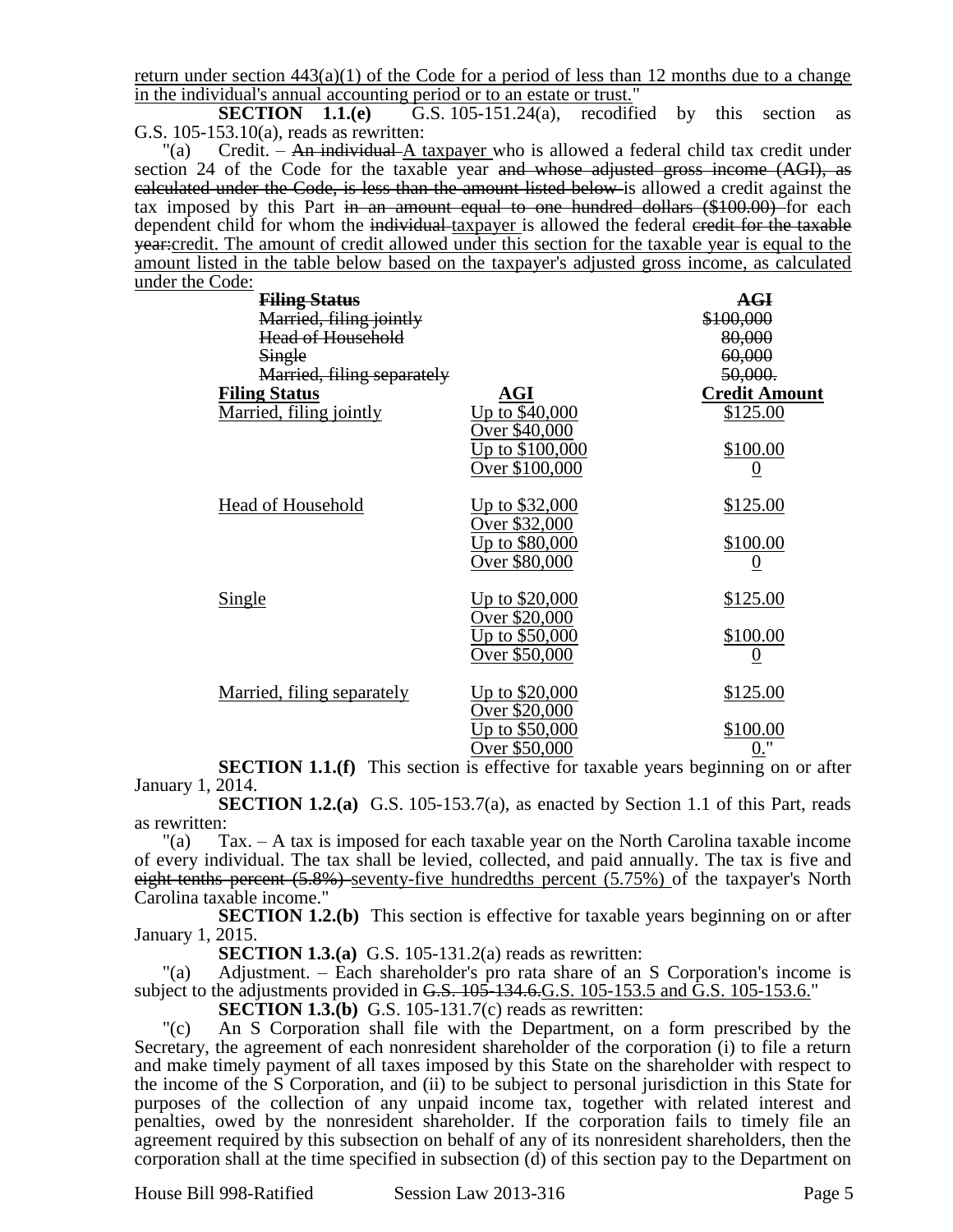behalf of each nonresident shareholder with respect to whom an agreement has not been timely filed an estimated amount of the tax due the State. The estimated amount of tax due the State shall be computed at the rates levied in G.S.  $105-134.2(a)(3)$  rate levied in G.S. 105-153.7 on the shareholder's pro rata share of the S Corporation's income attributable to the State reflected on the corporation's return for the taxable period. An S Corporation may recover a payment made pursuant to the preceding sentence from the shareholder on whose behalf the payment was made."

**SECTION 1.3.(c)** G.S. 105-134.5, recodified by this Part as G.S. 105-153.4, reads as rewritten:

### "**§ 105-153.4. North Carolina taxable income defined.**

(a) Residents. – For an individual who is a resident of this State, the term "North Carolina taxable income" means the taxpayer's adjusted gross income as modified in G.S. 105-134.6.G.S. 105-153.5 and G.S. 105-153.6.

(b) Nonresidents. – For a nonresident individual, the term "North Carolina taxable income" means the taxpayer's adjusted gross income as modified in G.S. 105-134.6,G.S. 105-153.5 and G.S. 105-153.6, multiplied by a fraction the denominator of which is the taxpayer's gross income as modified in  $G.S. 105-134.6$ ,  $G.S. 105-153.5$  and G.S. 105-153.6, and the numerator of which is the amount of that gross income, as modified, that is derived from North Carolina sources and is attributable to the ownership of any interest in real or tangible personal property in this State, is derived from a business, trade, profession, or occupation carried on in this State, or is derived from gambling activities in this State.

(c) Part-year Residents. – If an individual was a resident of this State for only part of the taxable year, having moved into or removed from the State during the year, the term "North Carolina taxable income" has the same meaning as in subsection (b) of this section except that the numerator includes gross income, as modified under G.S. 105-134.6, G.S. 105-153.5 and G.S. 105-153.6, derived from all sources during the period the individual was a resident.

.…"

**SECTION 1.3.(d)** G.S. 105-152 and G.S. 105-151, recodified by this Part as G.S. 105-153.8 and G.S. 105-153.9, read as rewritten:

### "**§ 105-153.8. Income tax returns.**

(a) Who Must File. – The following individuals  $shall$ -must file with the Secretary an income tax return under affirmation:

- (1) Every resident required to file an income tax return for the taxable year under the Code and every Code.
- (2) Every nonresident individual who  $\overrightarrow{H}$  derived meets all of the following requirements:
	- a. Receives during the taxable year gross income that is derived from North Carolina sources during the taxable yearand is attributable to the ownership of any interest in real or tangible personal property in this State orState, is derived from a business, trade, profession, or occupation carried on in this State and (ii) is State, or is derived from gambling activities in this State.
	- $\underline{b}$ . Is required to file an income tax return for the taxable year under the Code.
- (2) Repealed by Session Laws 1991 (Reg. Sess., 1992), c. 930, s. 1.
- (3) Any individual whom the Secretary believes to be liable for a tax under this Part, when so notified by the Secretary and requested to file a return.

(b) Taxpayer Deceased or Unable to Make Return.  $-$  If the a taxpayer is unable to file the an income tax return, the return shall be filed by a duly authorized agent of the taxpayer or by a guardian or other person charged with the care of the person or property of the taxpayer.taxpayer must file the return. If an individual who was required to file an income tax return for the taxable year while living has died before making the return, the administrator or executor of the estate shall-must file the return in the decedent's name and behalf, and the tax shall be levied upon and collected from is payable by the estate.

(c) Information Required With Return.  $-$  The income tax return shall must show the taxable income and adjustmentsadjusted gross income and modifications required by this Part Part, and any other information the Secretary requires. The Secretary may require some or all individuals required to file an income tax return to attach to the return a copy of their federal income tax return for the taxable year. The Secretary may require a taxpayer to provide the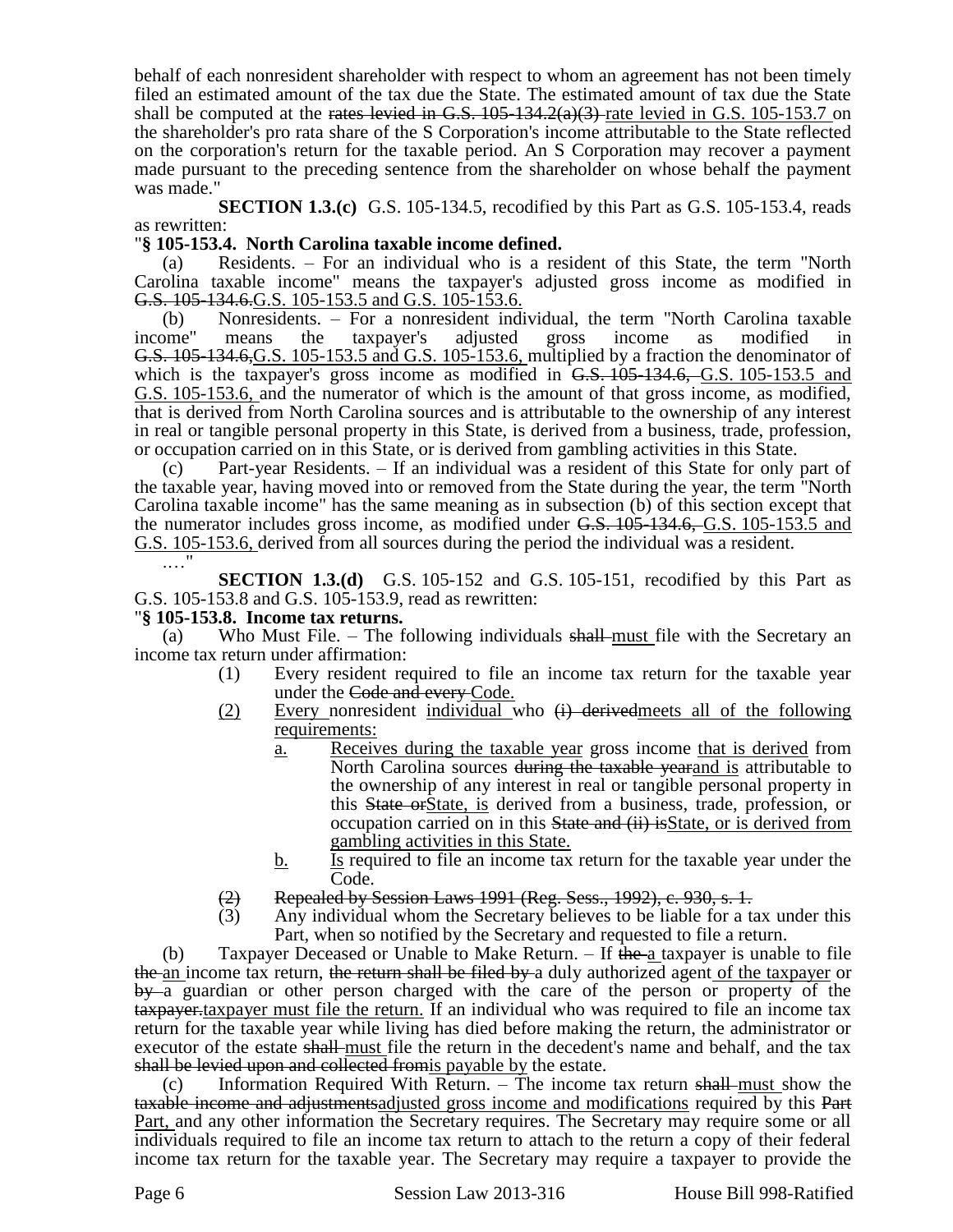Department with copies of any other return the taxpayer has filed with the Internal Revenue Service and to verify any information in the return.

(d) Secretary May Require Additional Information. – When the Secretary has reason to believe that any taxpayer conducts a trade or business in a way that directly or indirectly distorts the taxpayer's taxable incomeadjusted gross income or North Carolina taxable income, the Secretary may require any additional information for the proper computation of the taxpayer's taxable incomeadjusted gross income and North Carolina taxable income. In computing the taxpayer's taxable income adjusted gross income and North Carolina taxable income, the Secretary shall must consider the fair profit that would normally arise from the conduct of the trade or business.

(e) Joint Returns.  $-$  A husband and wife whose federal taxable incomeadjusted gross income is determined on a joint federal return shall must file a single income tax return jointly if each spouse either is a resident of this State or has North Carolina taxable income and may file a single income tax return jointly if one spouse is not a resident and has no North Carolina taxable income. Except as otherwise provided in this Part, a wife and husband filing jointly are treated as one taxpayer for the purpose of determining the tax imposed by this Part. A husband and wife filing jointly are jointly and severally liable for the tax imposed by this Part reduced by the sum of all credits allowable including tax payments made by or on behalf of the husband and wife. However, if a spouse qualifies for relief of liability for federal tax attributable to a substantial understatement by the other spouse pursuant to section 6015 of the Code, that spouse is not liable for the corresponding tax imposed by this Part attributable to the same substantial understatement by the other spouse. A wife and husband filing jointly have expressly agreed that if the amount of the payments made by them with respect to the taxes for which they are liable, including withheld and estimated taxes, exceeds the total of the taxes due, refund of the excess may be made payable to both spouses jointly or, if either is deceased, to the survivor alone.

(f) Repealed by Session Laws 1991.

#### "**§ 105-153.9. Tax credits for income taxes paid to other states by individuals.**

(a) An individual who is a resident of this State is allowed a credit against the taxes imposed by this Part for income taxes imposed by and paid to another state or country on income taxed under this Part, subject to the following conditions:

- (1) The credit is allowed only for taxes paid to another state or country on income that is derived from sources within that state or country that and is taxed under its laws irrespective of the residence or domicile of the recipient, except that whenever a taxpayer who is deemed to be considered a resident of this State under the provisions of this Part is deemed also to beconsidered a resident of another state or country under the laws of that state or country, the Secretary may allow a credit against the taxes imposed by this Part for taxes imposed by and paid to the other state or country on income taxed under this Part.
- (2) The fraction of the gross income, as calculated under the Code and adjusted as provided in G.S. 105-134.6 and G.S. 105-134.7, modified as provided in G.S. 105-153.5 and G.S. 105-153.6, that is subject to income tax in another state or country shall be ascertained, and the North Carolina net income tax before credit under this section shall be multiplied by that fraction. The credit allowed is either the product thus calculated or the income tax actually paid the other state or country, whichever is smaller.
- (3) Receipts showing the payment of income taxes to another state or country and a true copy of a return or returns upon the basis of which the taxes are assessed shall be filed with the Secretary when the credit is claimed. If credit is claimed on account of a deficiency assessment, a true copy of the notice assessing or proposing to assess the deficiency, as well as a receipt showing the payment of the deficiency, shall be filed.

(b) If any taxes paid to another state or country for which a taxpayer has been allowed a credit under this section are at any time credited or refunded to the taxpayer, a tax equal to that portion of the credit allowed for the taxes so credited or refunded is due and payable from the taxpayer and is subject to the penalties and interest provided in Subchapter I of this Chapter."

**SECTION 1.3.(e)** G.S. 105-154(d) reads as rewritten: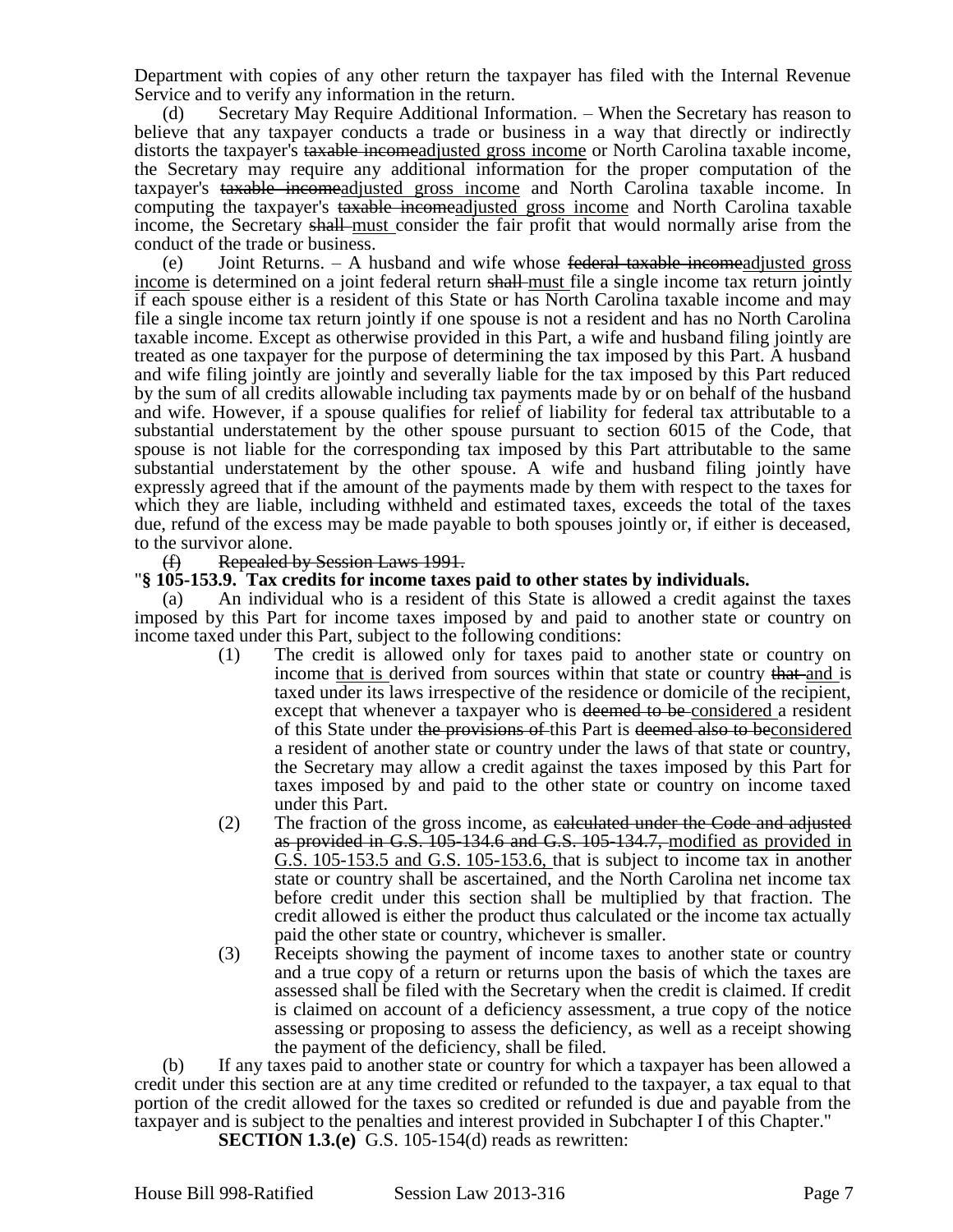"(d) Payment of Tax on Behalf of Nonresident Owner or Partner. – If a business conducted in this State is owned by a nonresident individual or by a partnership having one or more nonresident members, the manager of the business shall report the earnings of the business in this State, the distributive share of the income of each nonresident owner or partner, and any other information required by the Secretary. The manager of the business shall pay with the return the tax on each nonresident owner or partner's share of the income computed at the rate levied on individuals under G.S.  $105-134.2(a)(3)$ . G.S. 105-153.7. The business may deduct the payment for each nonresident owner or partner from the owner or partner's distributive share of the profits of the business in this State. If the nonresident partner is not an individual and the partner has executed an affirmation that the partner will pay the tax with its corporate, partnership, trust, or estate income tax return, the manager of the business is not required to pay the tax on the partner's share. In this case, the manager shall include a copy of the affirmation with the report required by this subsection."

**SECTION 1.3.(f)** G.S. 105-160.3(b) reads as rewritten:

"(b) The following credits are not allowed to an estate or trust: The tax credits allowed under G.S. 105-153.9 and G.S. 105-153.10 may not be claimed by an estate or trust.

- (1) G.S. 105-151. Tax credits for income taxes paid to other states by individuals.
- (2) G.S. 105-151.11. Credit for child care and certain employment-related expenses.
- 
- (4) G.S. 105-151.24. Credit for children.
- (3)  $\overline{G}$ . G.S. 105-151.18. Credit for the disabled.<br>
(4)  $\overline{G}$ .S. 105-151.24. Credit for children.<br>
(5)  $\overline{G}$ .S. 105-151.26. Credit for charitable con<br>
(7)  $\overline{G}$ .S. 105-151.28. Credit for long-term can<br>
(8) G.S. 105-151.26. Credit for charitable contributions by nonitemizers.
- G.S. 105-151.28. Credit for long-term care insurance.
- $\frac{1}{100}$  G.S. 105-151.30. Credit for recycling oyster shells.<br> $\frac{1}{100}$  G.S. 105-151.31. Earned income tax credit.
- $\overline{(9)}$  G.S. 105-151.31. Earned income tax credit.<br> $\overline{(10)}$  G.S. 105-151.32. Credit for adoption expension
- G.S. 105-151.32. Credit for adoption expenses.
- (11) G.S. 105-151.33. Education expenses credit."

**SECTION 1.3.(g)** G.S. 105-163.2B reads as rewritten:

#### "**§ 105-163.2B. North Carolina State Lottery Commission must withhold taxes.**

The North Carolina State Lottery Commission, established by Chapter 18C of the General Statutes, must deduct and withhold State income taxes from the payment of winnings in an amount of six hundred dollars (\$600.00) or more. The amount of taxes to be withheld is seven percent (7%) a percentage of the winnings. The percentage is the individual income tax rate in G.S. 105-153.7. The Commission must file a return, pay the withheld taxes, and report the amount withheld in the time and manner required under G.S. 105-163.6 as if the winnings were wages. The taxes the Commission withholds are held in trust for the Secretary."

**SECTION 1.3.(h)** This section is effective for taxable years beginning on or after January 1, 2014.

#### **PART II. CORPORATE INCOME TAX CHANGES**

**SECTION 2.1.(a)** G.S. 105-130.3 reads as rewritten:

#### "**§ 105-130.3. Corporations.**

A tax is imposed on the State net income of every C Corporation doing business in this State. State at the rate of six percent (6%). An S Corporation is not subject to the tax levied in this section. The tax is a percentage of the taxpayer's State net income computed as follows:

|         | <b>Income Years Beginning Tax</b> |                                                             |
|---------|-----------------------------------|-------------------------------------------------------------|
| In 1997 |                                   | 7.5%                                                        |
| In 1998 |                                   | 7.25%                                                       |
| In.1999 |                                   | $7\%$                                                       |
|         | After 1999                        | $6.9\%$ .                                                   |
|         |                                   | <b>SECTION 2.1.(b)</b> The following statutes are repealed: |
|         | G.S. 105-130.22                   |                                                             |
|         | G.S. 105-130.34                   |                                                             |
|         | G.S. 105-130.36                   |                                                             |
|         | G.S. 105-130.37                   |                                                             |
|         | G.S. 105-130.39                   |                                                             |
|         | G.S. 105-130.43                   |                                                             |
|         | G.S. 105-130.44                   |                                                             |
|         |                                   |                                                             |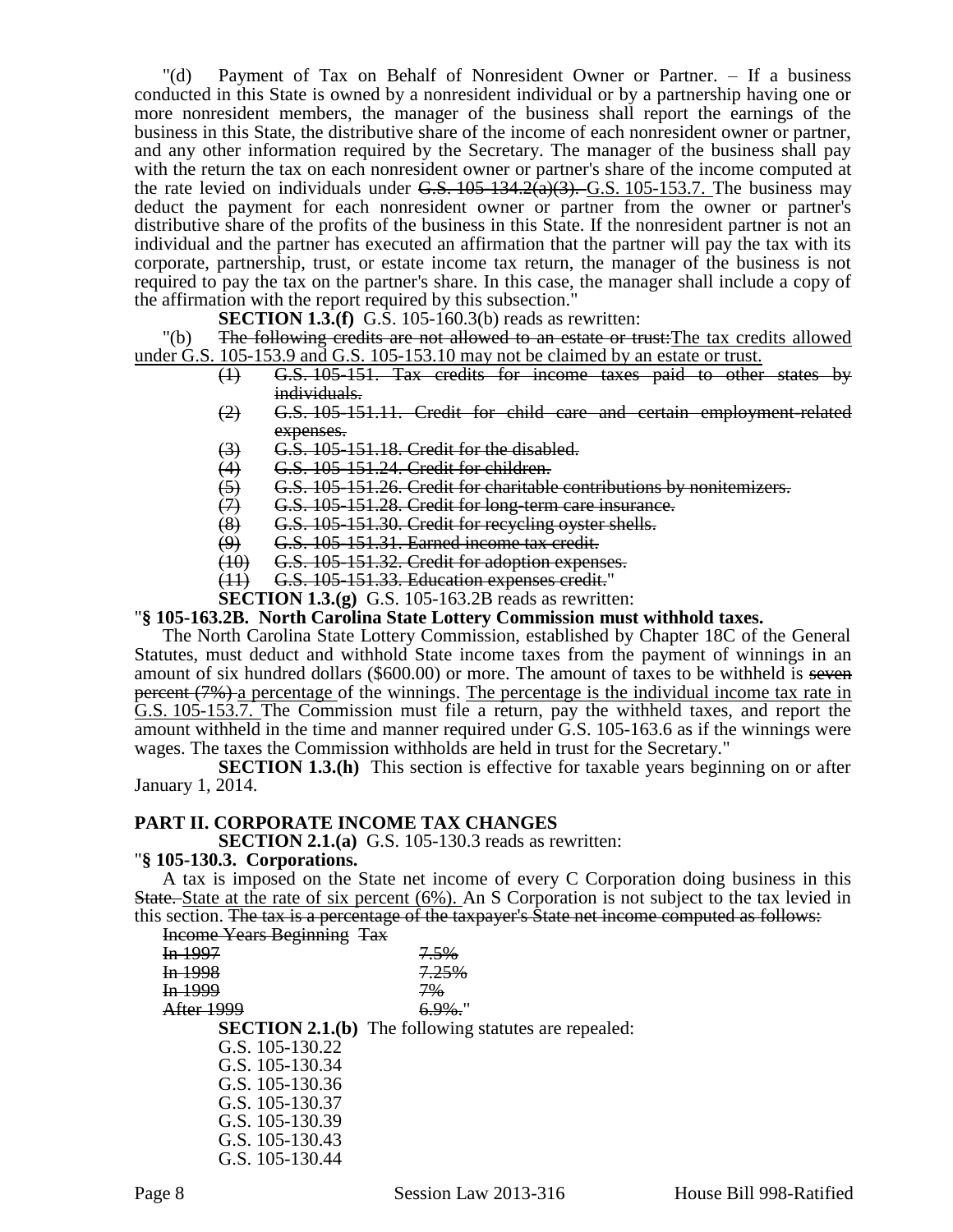**SECTION 2.1.(c)** This section is effective for taxable years beginning on or after January 1, 2014.

**SECTION 2.2.(a)** G.S. 105-130.3, as amended by this section, reads as rewritten: "**§ 105-130.3. Corporations.**

A tax is imposed on the State net income of every C Corporation doing business in this State at the rate of  $s$ ix percent  $(6\%)$ . Five percent  $(5\%)$ . An S Corporation is not subject to the tax levied in this section."

**SECTION 2.2.(b)** Part 1 of Article 4 of Chapter 105 of the General Statutes is amended by adding a new section to read:

# "**§ 105-130.3A. Rate reduction trigger.**

If the amount of net General Fund tax collected in fiscal year 2014-2015 or fiscal year 2015-2016 exceeds the anticipated General Fund tax collections for that fiscal year, the rate of tax set in G.S. 105-130.3 may be decreased in accordance with this section effective for the taxable year that begins on the following January 1. The amount of net General Fund tax collected for a fiscal year is the amount reported by the State Controller in the State's Comprehensive Annual Financial Report, required to be prepared under G.S. 143B-426.39. The Secretary must monitor the net General Fund tax collections and notify taxpayers if the rate decreases under this section. The rate is decreased by one percent (1%) if net General Fund tax collections for fiscal year 2014-2015 exceed twenty billion two hundred million dollars (\$20,200,000,000). The rate is decreased by one percent (1%) if net General Fund tax collections for fiscal year 2015-2016 exceed twenty billion nine hundred seventy-five million dollars (\$20,975,000,000). Effective for taxable years beginning on or after January 1, 2017, the rate of tax set in G.S. 105-130.3 is the rate determined in accordance with this section."

**SECTION 2.2.(c)** Subsection (a) of this section is effective for taxable years beginning on or after January 1, 2015. The remainder of this section is effective when it becomes law.

**SECTION 2.3.(a)** The title of Article 3F of Chapter 105 of the General Statutes reads as rewritten:

"Article 3F.

Technology Research and Development."

**SECTION 2.3.(b)** G.S. 105-129.50(4a) and G.S. 105-129.56 are repealed.

**SECTION 2.3.(c)** G.S. 105-129.51(b) reads as rewritten:

 $\vert$ "(b) This Article is repealed for taxable years beginning on or after January 1, 2014.January 1, 2016."

**SECTION 2.3.(d)** G.S. 105-129.54(1) reads as rewritten:

#### "**§ 105-129.54. Report.**

The Department must include in the economic incentives report required by G.S. 105-256 the following information itemized by credit and by taxpayer:

(1) The number of taxpayers that took a credit allowed in this Article. The credit allowed under G.S.  $105-129.55$  must be Article, itemized by the categories of small business, low-tier, university research, Eco-Industrial Park, and other. The credit allowed under G.S. 105-129.56 must be itemized by the categories of higher education collaboration and other.

…." **SECTION 2.3.(e)** This section is effective for taxable years beginning on or after January 1, 2014.

**SECTION 2.4.(a)** G.S. 115C-546.1 reads as rewritten:

#### "**§ 115C-546.1. Creation of Fund; administration.**

(a) There is created the Public School Building Capital Fund. The Fund shall be used to assist county governments in meeting their public school building capital needs and their equipment needs under their local school technology plans.

(b) Each calendar quarter, the Secretary of Revenue shall remit to the State Treasurer for credit to the Public School Building Capital Fund an amount equal to the applicable fraction provided in the table below of the net collections received during the previous quarter by the Department of Revenue under G.S. 105-130.3. All funds deposited in the Public School Building Capital Fund shall be invested as provided in G.S. 147-69.2 and G.S. 147-69.3.

|                                                         | ng Capital I und shah be invested as provided in G.S. 14. |
|---------------------------------------------------------|-----------------------------------------------------------|
| Period                                                  | Fraction                                                  |
| 10/1/97 to 9/30/98                                      | One-fifteenth (1/15)                                      |
|                                                         |                                                           |
| $10/1/98$ to $9/30/99$<br><del>10/1/20 to 2/30/22</del> | Two twenty-ninths $(2/29)$                                |
|                                                         |                                                           |

House Bill 998-Ratified Session Law 2013-316 Page 9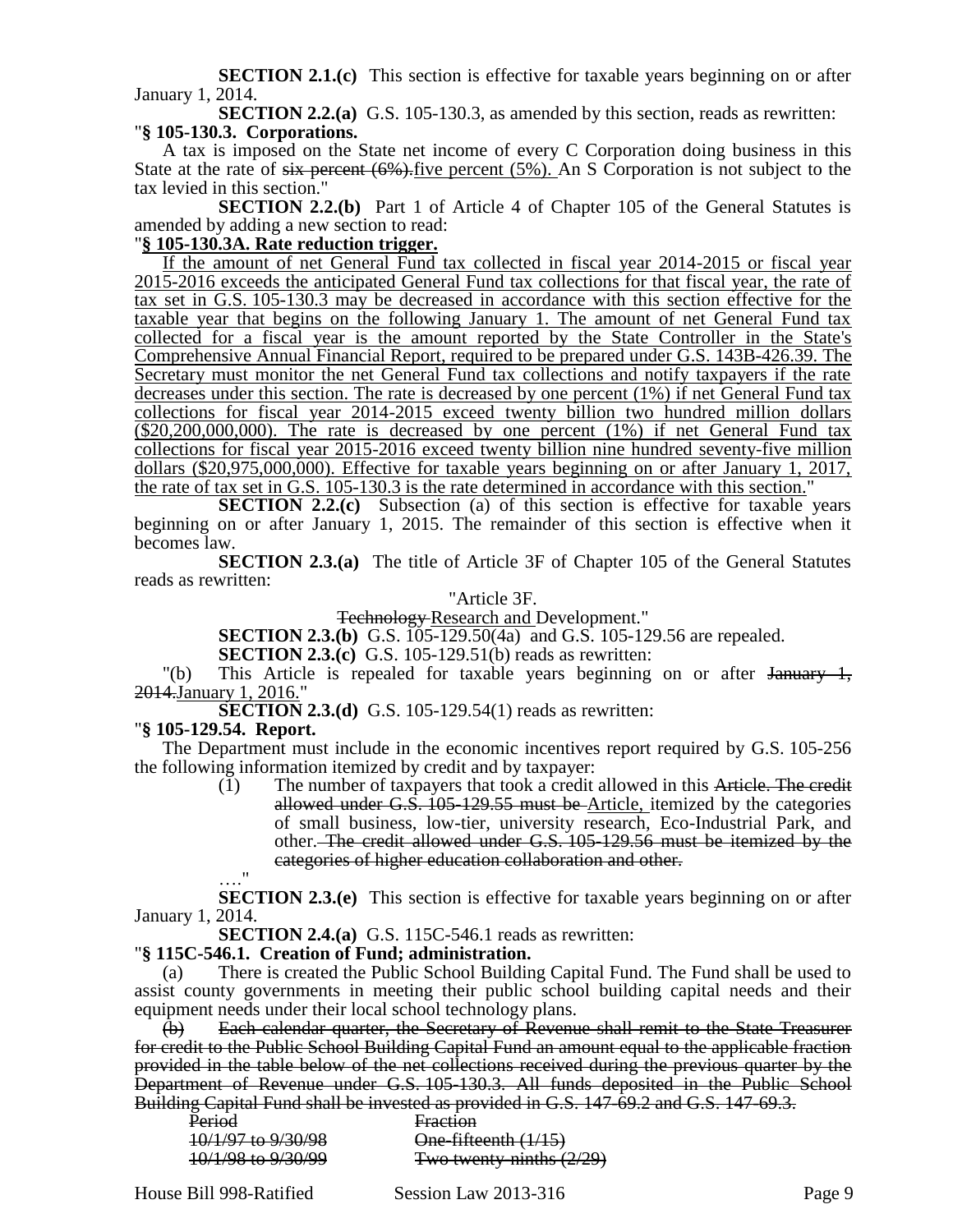10/1/99 to 9/30/00<br>After 9/30/00 Five sixty-ninths (5/69

Five sixty-ninths  $(5/69)$ 

(c) The Fund shall be administered by the Department of Public Instruction." **SECTION 2.4.(b)** G.S. 115C-546.2(a) is repealed. **SECTION 2.4.(c)** This section is effective when it becomes law.

# **PART III. SALES TAX CHANGES**

**SECTION 3.1.(a)** G.S. 105-164.4(a) reads as rewritten:

"(a) A privilege tax is imposed on a retailer at the following percentage rates of the retailer's net taxable sales or gross receipts, as appropriate. The general rate of tax is four and three-quarters percent (4.75%).

- … (1a) The general rate of two percent  $(2%)$  applies to the sales price of each manufactured home sold at retail, including all accessories attached to the manufactured home when it is delivered to the purchaser. The maximum tax is three hundred dollars (\$300.00) per article. Each section of a manufactured home that is transported separately to the site where it is to be erected is a separate article.
- … (8) The general rate of two and one-half percent  $(2.5%)$ -applies to the sales price of each modular home sold at retail, including all accessories attached to the modular home when it is delivered to the purchaser. The sale of a modular home to a modular homebuilder is considered a retail sale. A person who sells a modular home at retail is allowed a credit against the tax imposed by this subdivision for sales or use tax paid to another state on tangible personal property incorporated in the modular home. The retail sale of a modular home occurs when a modular home manufacturer sells a modular home to a modular homebuilder or directly to the end user of the modular home."

**SECTION 3.1.(b)** G.S. 105-164.44G is repealed.

**SECTION 3.1.(c)** G.S. 105-467(a) reads as rewritten:

"(a) Sales Tax. – The sales tax that may be imposed under this Article is limited to a tax at the rate of one percent (1%) of the following:

- (1) A retailer's net taxable sales and gross receipts that are subject to the general rate of sales tax imposed by the State under G.S. 105-164.4.G.S. 105-164.4 except the tax does not apply to the sales price of a manufactured home or a modular home.
- (2) through (4) Repealed by Session Laws 2011-330, s. 45, effective June 27, 2011.
- (5) The sales price of food that is not otherwise exempt from tax pursuant to G.S. 105-164.13 but is exempt from the State sales and use tax pursuant to G.S. 105-164.13B.
- (5a) The sales price of a bundled transaction that includes food subject to tax under subdivision (5) of this subsection, if the price of the food exceeds ten percent (10%) of the price of the bundle. A retailer must determine the price of food in a bundled transaction in accordance with G.S. 105-164.4D.
- (5b) The sales price of bread, rolls, and buns that are sold at a bakery thrift store and are exempt from State tax under G.S. 105-164.13(27a).
- (6), (7) Repealed by Session Laws 2011-330, s. 45, effective June 27, 2011."

**SECTION 3.1.(d)** This section becomes effective January 1, 2014, and applies to sales made on or after that date.

**SECTION 3.2.(a)** G.S. 105-164.13(13c), (27), and (28) are repealed.

**SECTION 3.2.(b)** G.S. 105-164.13(26) reads as rewritten:

### "**§ 105-164.13. Retail sales and use tax.**

The sale at retail and the use, storage, or consumption in this State of the following tangible personal property, digital property, and services are specifically exempted from the tax imposed by this Article: …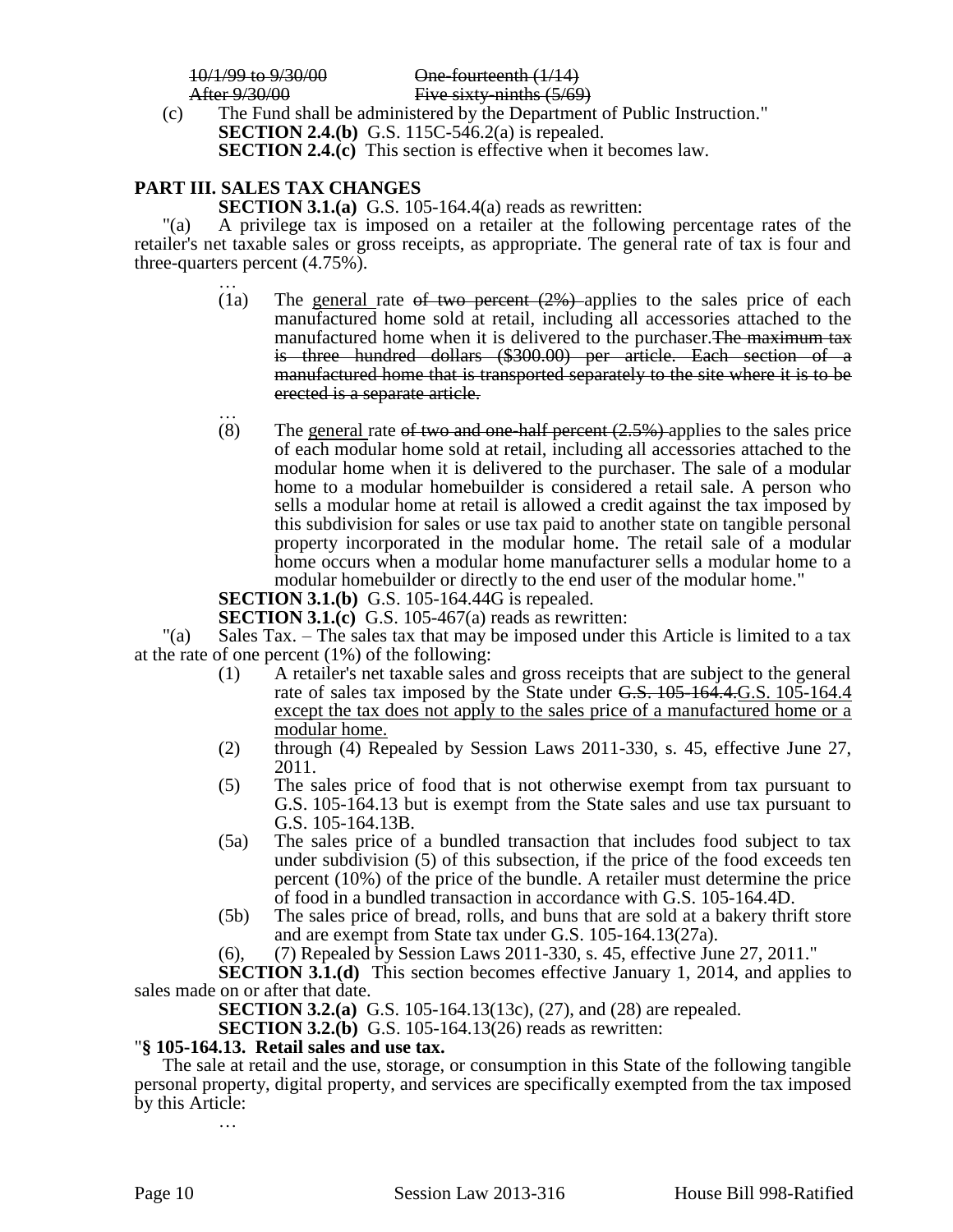(26) Food sold not for profit by public or private school cafeterias a nonpublic or public school, including a charter school and a regional school, within the school buildings building during the regular school day.

…." **SECTION 3.2.(c)** G.S. 105-164.15A reads as rewritten:

"**§ 105-164.15A. Effective date of tax changes on services and items taxed at combined general rate.changes.**

(a)  $\overline{\text{S}}$  Services. General Rate Items. – The effective date of a tax change for  $\overline{a}$ servicetangible personal property, digital property, or services taxable under this Article is administered as follows:

- (1) For a servicea taxable item that is provided and billed on a monthly or other periodic basis:
	- a. A new tax or a tax rate increase applies to the first billing period that is at least 30 days after enactment and that starts on or after the effective date.
	- b. A tax repeal or a tax rate decrease applies to bills rendered on or after the effective date.
- (2) For a servicea taxable item that is not billed on a monthly or other periodic basis, a tax change applies to amounts received for services items provided on or after the effective date, except amounts received for services items provided under a lump-sum or unit-price contract entered into or awarded before the effective date or entered into or awarded pursuant to a bid made before the effective date.

(b) Combined Rate Items. – The effective date of a rate change for an item that is taxable under this Article at the combined general rate is the effective date of any of the following:

- (1) The effective date of a change in the State general rate of tax set in G.S. 105-164.4.
- (2) For an increase in the authorization for local sales and use taxes, the date on which local sales and use taxes authorized by Subchapter VIII of this Chapter for every county become effective in the first county or group of counties to levy the authorized taxes.
- (3) For a repeal in the authorization for local sales and use taxes, the effective date of the repeal."

**SECTION 3.2.(d)** This section becomes effective January 1, 2014, and applies to sales made on or after that date.

**SECTION 3.3.(a)** Part 3 of Article 5 of Chapter 105 of the General Statutes is amended by adding a new section to read:

# "**§ 105-164.13E. Exemption for farmers.**

The following tangible personal property, digital property, and services are exempt from sales and use tax if purchased by a qualifying farmer and for use by the farmer in the planting, cultivating, harvesting, or curing of farm crops or in the production of dairy products, eggs, or animals. A qualifying farmer is a farmer who has an annual gross income of ten thousand dollars (\$10,000) or more from farming operations for the preceding calendar year and includes a dairy operator, a poultry farmer, an egg producer, a livestock farmer, a farmer of crops, and a farmer of an aquatic species, as defined in G.S. 106-758.

- (1) Fuel and electricity that is measured by a separate meter or another separate device and used for a purpose other than preparing food, heating dwellings, and other household purposes.
- (2) Commercial fertilizer, lime, land plaster, plastic mulch, plant bed covers, potting soil, baler twine, and seeds.
- (3) Farm machinery, attachment and repair parts for farm machinery, and lubricants applied to farm machinery. The term "machinery" includes implements that have moving parts or are operated or drawn by an animal. The term does not include implements operated wholly by hand or motor vehicles required to be registered under Chapter 20 of the General Statutes.
- (4) A container used in the planting, cultivating, harvesting, or curing of farm crops or in the production of dairy products, eggs, or animals or used in packaging and transporting the farmer's product for sale.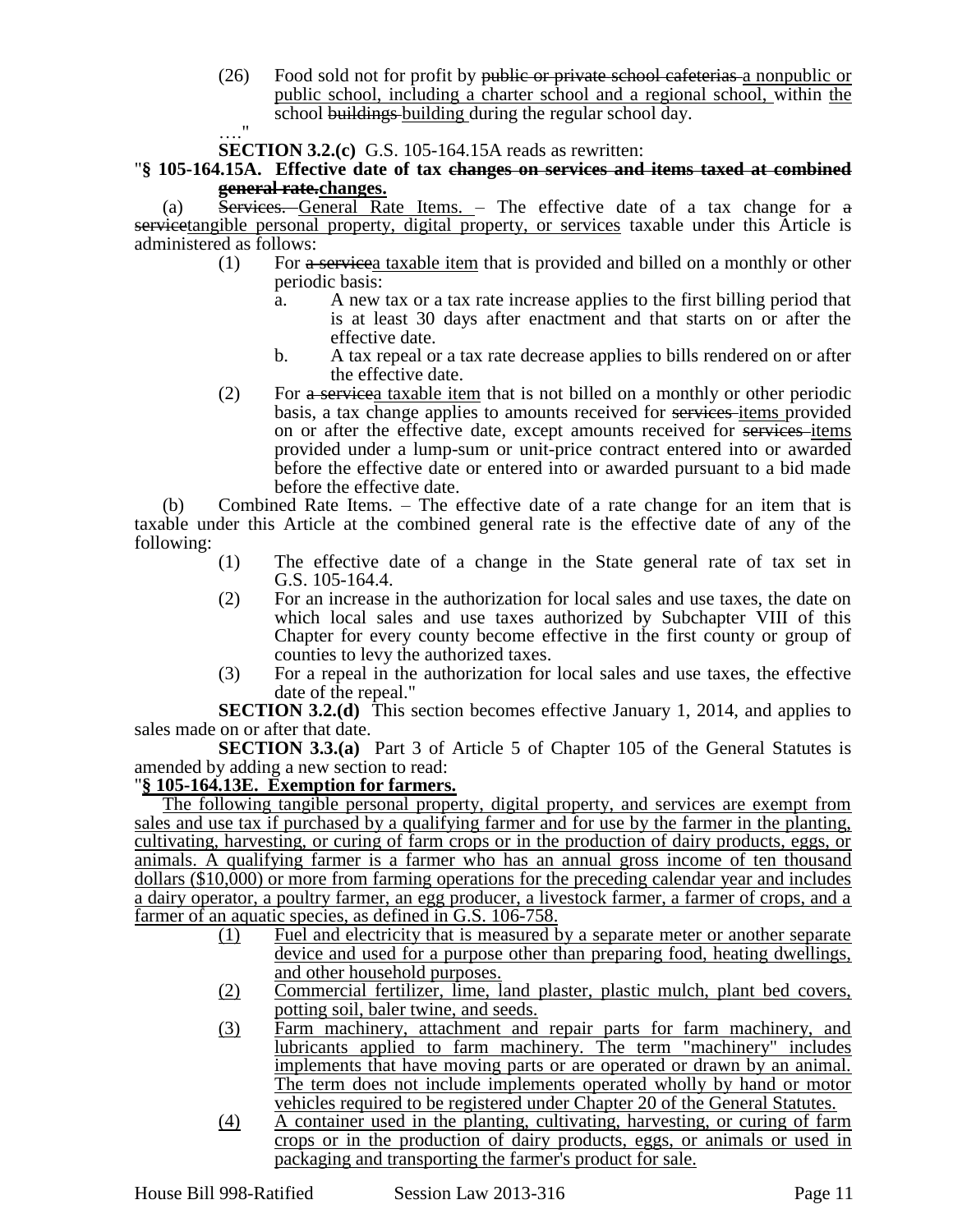- (5) A grain, feed, or soybean storage facility and parts and accessories attached to the facility.
- (6) Any of the following substances when purchased for use on animals or plants, as appropriate, held or produced for commercial purposes. This exemption does not apply to any equipment or devices used to administer, release, apply, or otherwise dispense these substances:
	- a. Remedies, vaccines, medications, litter materials, and feeds for animals.
	- b. Rodenticides, insecticides, herbicides, fungicides, and pesticides.
	- $c.$  Defoliants for use on cotton or other crops.<br>d. Plant growth inhibitors, regulators, or stimu
	- Plant growth inhibitors, regulators, or stimulators, including systemic and contact or other sucker control agents for tobacco and other crops.
		- Semen.
- (7) Baby chicks and poults sold for commercial poultry or egg production.<br>(8) Any of the following items concerning the housing, raising, or feed
- Any of the following items concerning the housing, raising, or feeding of animals:
	- a. A commercially manufactured facility to be used for commercial purposes for housing, raising, or feeding animals or for housing equipment necessary for these commercial activities. The exemption also applies to commercially manufactured equipment, and parts and accessories for the equipment, used in the facility.
	- b. Building materials, supplies, fixtures, and equipment that become a part of and are used in the construction, repair, or improvement of an enclosure or a structure specifically designed, constructed, and used for housing, raising, or feeding animals or for housing equipment necessary for one of these commercial activities. The refund also applies to commercially manufactured equipment, and parts and accessories for the equipment, used in the enclosure or a structure.
- (9) A bulk tobacco barn or rack, parts and accessories attached to the tobacco barn or rack, and any similar apparatus, part, or accessory used to cure or dry tobacco or another crop."

**SECTION 3.3.(b)** G.S. 105-164.13(1), (1a), (1b), (2a), (4a), (4c), and (4d) are

repealed.

**SECTION 3.3.(c)** This section becomes effective July 1, 2014, and applies to sales made on or after that date.

**SECTION 3.4.(a)** G.S. 105-164.13(27a), 105-164.13C, and 105-164.13D are repealed.

**SECTION 3.4.(b)** G.S. 105-164.14(b) reads as rewritten:

"(b) Nonprofit Entities and Hospital Drugs. – A nonprofit entity is allowed a semiannual refund of sales and use taxes paid by it under this Article on direct purchases of tangible personal property and services, other than electricity, telecommunications service, and ancillary service, for use in carrying on the work of the nonprofit entity. Sales and use tax liability indirectly incurred by a nonprofit entity on building materials, supplies, fixtures, and equipment that become a part of or annexed to any building or structure that is owned or leased by the nonprofit entity and is being erected, altered, or repaired for use by the nonprofit entity for carrying on its nonprofit activities is considered a sales or use tax liability incurred on direct purchases by the nonprofit entity. A request for a refund must be in writing and must include any information and documentation required by the Secretary. A request for a refund for the first six months of a calendar year is due the following October 15; a request for a refund for the second six months of a calendar year is due the following April 15. The aggregate annual refund amount allowed an entity under this subsection for a fiscal year may not exceed thirty-one million seven hundred thousand dollars (\$31,700,000).

The refunds allowed under this subsection do not apply to an entity that is owned and controlled by the United States or to an entity that is owned or controlled by the State and is not listed in this subsection. A hospital that is not listed in this subsection is allowed a semiannual refund of sales and use taxes paid by it on medicines and drugs purchased for use in carrying out its work. The following nonprofit entities are allowed a refund under this subsection: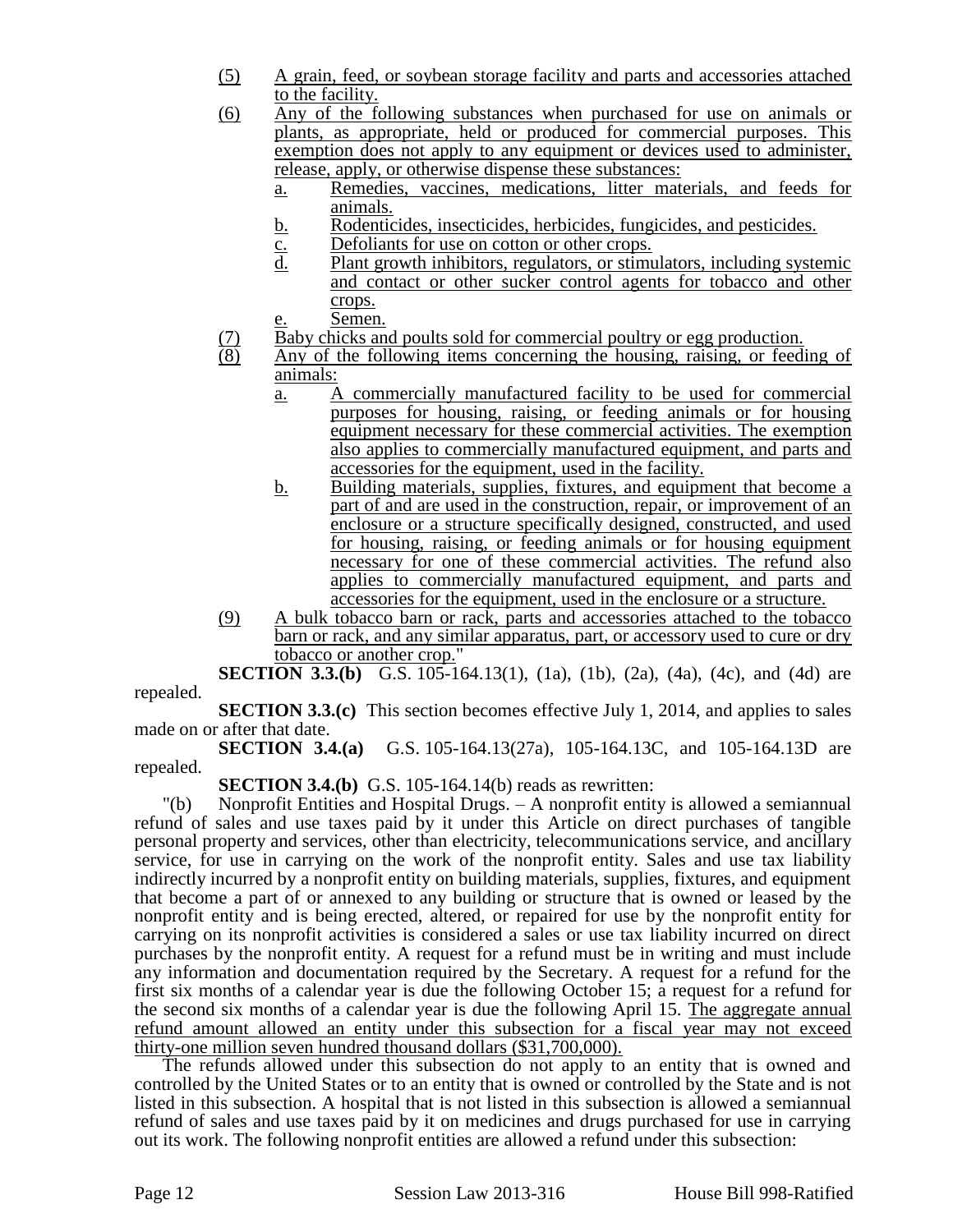- (1) Hospitals not operated for profit, including hospitals and medical accommodations operated by an authority or other public hospital described in Article 2 of Chapter 131E of the General Statutes.
- (2) An organization that is exempt from income tax under section  $501(c)(3)$  of the Code, other than an organization that is properly classified in any of the following major group areas of the National Taxonomy of Exempt Entities:
	- a. Community Improvement and Capacity Building.
	- b. Public and Societal Benefit.
	- c. Mutual and Membership Benefit.
- (2a) An organization that is exempt from income tax under the Code and is one of the following:
	- a. A volunteer fire department.
	- b. A volunteer emergency medical services squad.
- (3) Repealed by Session Laws 2008-107, s. 28.22(a), effective July 1, 2008, and applicable to purchases made on or after that date.
- (4) Qualified retirement facilities whose property is excluded from property tax under G.S. 105-278.6A.
- (5) A university affiliated nonprofit organization that procures, designs, constructs, or provides facilities to, or for use by, a constituent institution of The University of North Carolina. For purposes of this subdivision, a nonprofit organization includes an entity exempt from taxation as a disregarded entity of the nonprofit organization."

**SECTION 3.4.(c)** G.S. 105-467(b) reads as rewritten:

"(b) Exemptions and Refunds. – The State exemptions and exclusions contained in G.S. 105-164.13, the State sales and use tax holidays contained in G.S. 105-164.13C and G.S. 105-164.13D, and the State refund provisions contained in G.S. 105-164.14 through G.S. 105-164.14B G.S. 105-164.13 apply to the local sales and use tax authorized to be levied and imposed under this Article. The State refund provisions contained in G.S. 105-164.14 through G.S. 105-164.14B apply to the local sales and use tax authorized to be levied and imposed under this Article. Except The aggregate annual local refund amount allowed an entity under G.S. 105-164.14(b) for a fiscal year may not exceed thirteen million three hundred thousand dollars (\$13,300,000).

Except as provided in this subsection, a taxing county may not allow an exemption, exclusion, or refund that is not allowed under the State sales and use tax. A local school administrative unit and a joint agency created by interlocal agreement among local school administrative units pursuant to G.S. 160A-462 to jointly purchase food service-related materials, supplies, and equipment on their behalf is allowed an annual refund of sales and use taxes paid by it under this Article on direct purchases of tangible personal property and services, other than electricity, telecommunications service, and ancillary service. Sales and use tax liability indirectly incurred by the entity on building materials, supplies, fixtures, and equipment that become a part of or annexed to any building or structure that is owned or leased by the entity and is being erected, altered, or repaired for use by the entity is considered a sales or use tax liability incurred on direct purchases by the entity for the purpose of this subsection. A request for a refund shall be in writing and shall include any information and documentation required by the Secretary. A request for a refund is due within six months after the end of the entity's fiscal year. in the same time and manner as provided in G.S. 105-164.14. Refunds applied for more than three years after the due date are barred."

**SECTION 3.4.(d)** G.S. 105-467(a), as amended by this Part, reads as rewritten:

"(a) Sales Tax. – The sales tax that may be imposed under this Article is limited to a tax at the rate of one percent (1%) of the following:

- (1) A retailer's net taxable sales and gross receipts that are subject to the general rate of sales tax imposed by the State under G.S. 105-164.4 except the tax does not apply to the sales price of a manufactured home or a modular home.
- (2) through (4) Repealed by Session Laws 2011-330, s. 45, effective June 27, 2011.
- (5) The sales price of food that is not otherwise exempt from tax pursuant to G.S. 105-164.13 but is exempt from the State sales and use tax pursuant to G.S. 105-164.13B.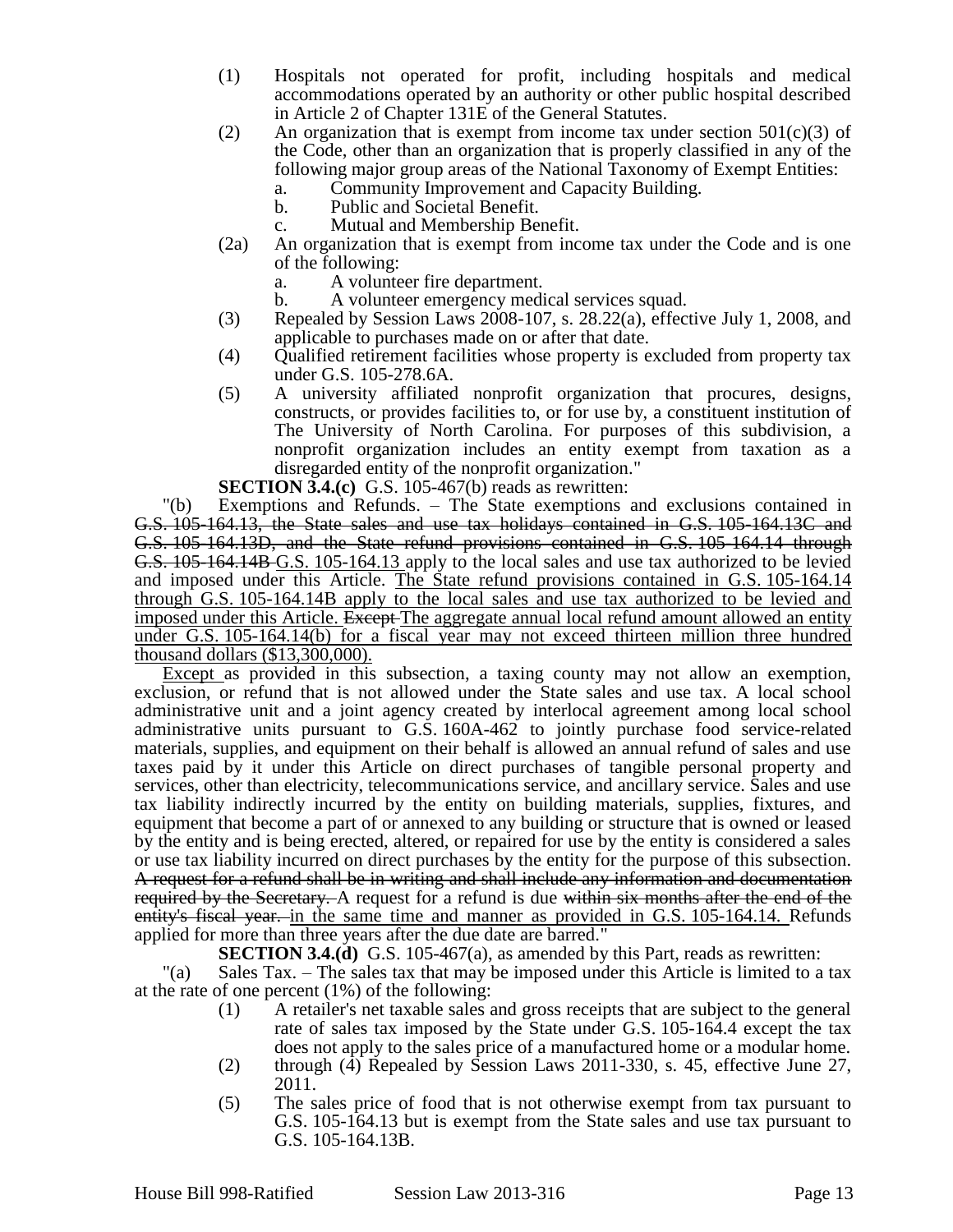- (5a) The sales price of a bundled transaction that includes food subject to tax under subdivision (5) of this subsection, if the price of the food exceeds ten percent (10%) of the price of the bundle. A retailer must determine the price of food in a bundled transaction in accordance with G.S. 105-164.4D.
- (5b) The sales price of bread, rolls, and buns that are sold at a bakery thrift store and are exempt from State tax under G.S. 105-164.13(27a).
- (6), (7) Repealed by Session Laws 2011-330, s. 45, effective June 27, 2011."

**SECTION 3.4.(e)** This section becomes effective July 1, 2014, and applies to purchases made on or after that date.

**SECTION 3.5.(a)** G.S. 105-164.14A(a) reads as rewritten:

"(a) Refund. – The following taxpayers are allowed an annual refund of sales and use taxes paid under this Article:

- (1) Passenger air carrier. An interstate passenger air carrier is allowed a refund of the sales and use tax paid by it on fuel in excess of two million five hundred thousand dollars (\$2,500,000). The amount of sales and use tax paid does not include a refund allowed to the interstate passenger air carrier under G.S. 105-164.14(a). This subdivision is repealed for purchases made on or after January 1, 2014.January 1, 2016.
- … (4) Motorsports team or sanctioning body. – A professional motorsports racing team, a motorsports sanctioning body, or a related member of such a team or body is allowed a refund of the sales and use tax paid by it in this State on aviation fuel that is used to travel to or from a motorsports event in this State, to travel to a motorsports event in another state from a location in this State, or to travel to this State from a motorsports event in another state. For purposes of this subdivision, a "motorsports event" includes a motorsports race, a motorsports sponsor event, and motorsports testing. This subdivision is repealed for purchases made on or after January 1, 2014.January 1, 2016.
- (5) Professional motorsports team. A professional motorsports racing team or a related member of a team is allowed a refund of fifty percent (50%) of the sales and use tax paid by it in this State on tangible personal property, other than tires or accessories, that comprises any part of a professional motorsports vehicle. For purposes of this subdivision, "motorsports accessories" includes instrumentation, telemetry, consumables, and paint. This subdivision is repealed for purchases made on or after  $\frac{1}{4}$ , 2014.January 1, 2016. …."

**SECTION 3.5.(b)** This section is effective when it becomes law.

# **PART IV. ELECTRICITY AND PIPED NATURAL GAS TAX CHANGES**

**SECTION 4.1.(a)** G.S. 105-116, 105-116.1, 105-164.21A, and 159B-27(b), (c), (d), and (e) are repealed.

**SECTION 4.1.(b)** G.S. 105-130.6A(a)(4) reads as rewritten:

"(a) Definitions. – The provisions of G.S. 105-130.6 govern the determination of whether a corporation is a subsidiary or an affiliate of another corporation. In addition, the following definitions apply in this section: …

(4) Electric power holding company. – A holding company with an affiliate or a subsidiary that is engaged in the business of producing electric power.subject to the franchise tax on electric power companies levied in G.S. 105-116.

 $^{\rm{ii}}$ 

**SECTION 4.1.(c)** G.S. 105-164.4(a)(1f) and (a)(4a) are repealed.

**SECTION 4.1.(d)** G.S. 105-164.13(44) and Article 5E of Chapter 105 of the General Statutes are repealed.

**SECTION 4.1.(e)** G.S. 105-164.4(a) is amended by adding a new subdivision to read:

> "(9) The combined general rate applies to the gross receipts derived from sales of electricity and piped natural gas."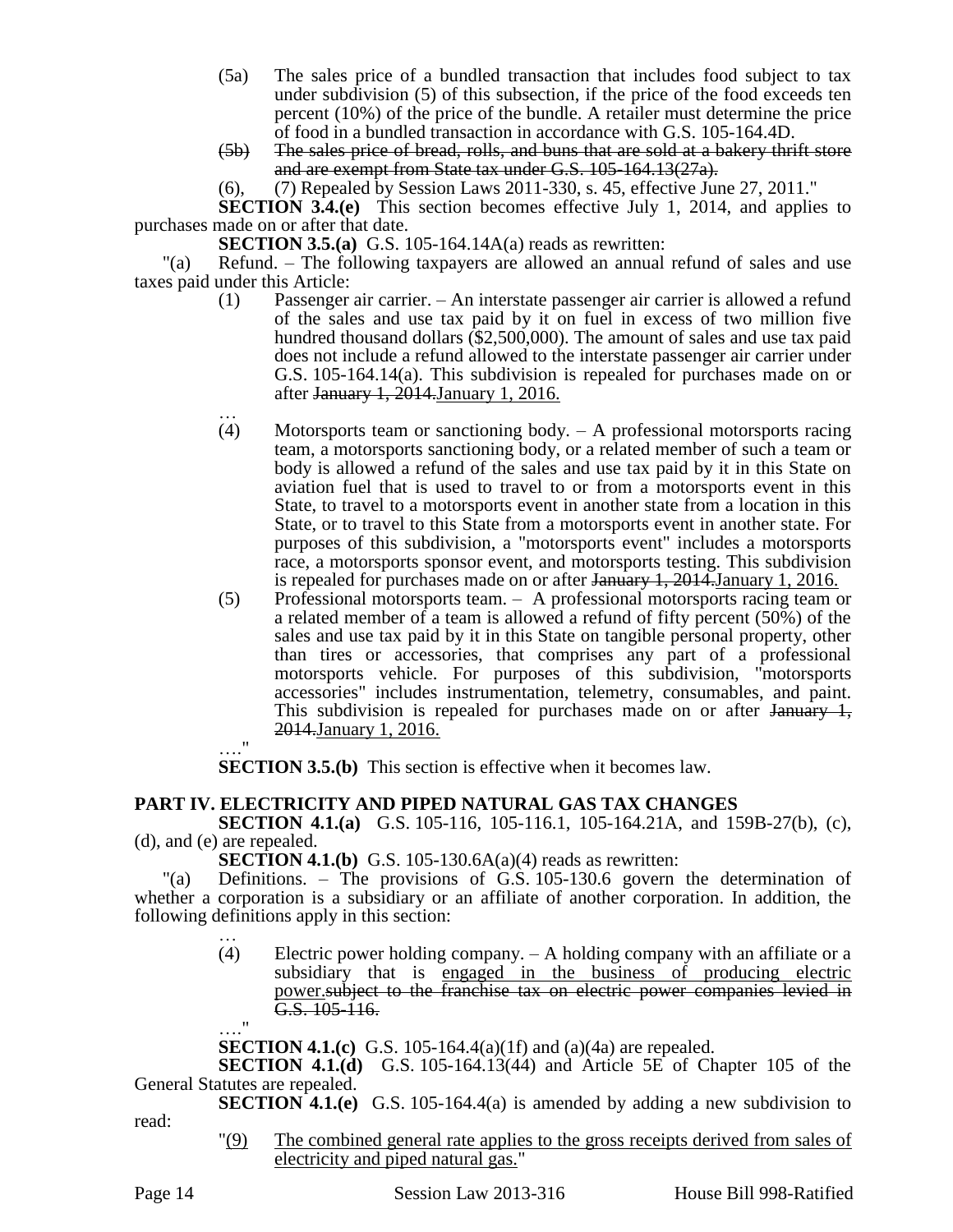**SECTION 4.1.(f)** This section becomes effective July 1, 2014, and applies to gross receipts billed on or after that date.

**SECTION 4.2.(a)** Pursuant to G.S. 62-31 and G.S. 62-32, the Utilities Commission must adjust the rate set for the following utilities:

- (1) Electricity to reflect the repeal of G.S. 105-116 and the resulting liability of electric power companies for the tax imposed under G.S. 105-122 and for the increase in the rate of tax imposed on sales of electricity under G.S. 105-164.4.
- (2) Piped natural gas to reflect the repeal of Article 5E of Chapter 105 of the General Statutes, the repeal of the credit formerly allowed under G.S. 105-122(d1), and the resulting liability of companies for the tax imposed on sales of piped natural gas under G.S. 105-164.4.

**SECTION 4.2.(b)** This section is effective when it becomes law.

**SECTION 4.3.(a)** Part 8 of Article 5 of Chapter 105 of the General Statutes is amended by adding two new sections to read:

### "**§ 105-164.44K. Distribution of part of tax on electricity to cities.**

(a) Distribution. – The Secretary must distribute to cities forty-four percent (44%) of the net proceeds of the tax collected under G.S. 105-164.4 on electricity, less the cost to the Department of administering the distribution. Each city's share of the amount to be distributed is its franchise tax share calculated under subsection (b) of this section plus its ad valorem share calculated under subsection (c) of this section. If the net proceeds of the tax allocated under this section are not sufficient to distribute the franchise tax share of each city under subsection (b) of this section, the proceeds shall be distributed to each city on a pro rata basis. The Secretary must make the distribution within 75 days after the end of each quarter.

(b) Franchise Tax Share. – The quarterly franchise tax share of a city is the total amount of electricity gross receipts franchise tax distributed to the city under repealed G.S. 105-116.1 for the same related quarter that was the last quarter in which taxes were imposed on electric power companies under repealed G.S. 105-116. The quarterly franchise tax share of a city includes adjustments made for the hold-harmless amounts under repealed G.S. 105-116. If the franchise tax share of a city, including the hold-harmless adjustments, is less than zero, then the amount is zero. The determination made by the Department with respect to a city's franchise tax share is final and is not subject to administrative or judicial review.

The franchise tax share of a city that has dissolved, merged with another city, or divided into two or more cities since it received a distribution under repealed G.S. 105-116.1 is adjusted as follows:

- (1) If a city dissolves and is no longer incorporated, the franchise tax share of the city is added to the amount distributed under subsection (c) of this section.
- (2) If two or more cities merge or otherwise consolidate, their franchise tax shares are combined.
- (3) If a city divides into two or more cities, the franchise tax share of the city that divides is allocated among the new cities in proportion to the total amount of ad valorem taxes levied by each on property having a tax situs in the city.

(c) Ad Valorem Share. – The ad valorem share of a city is its proportionate share of the amount that remains for distribution after determining each city's franchise tax share under subsection (b) of this section. The prohibitions in G.S.  $105-472(d)$  on the receipt of funds by a city apply to the distribution under this subsection.

A city's proportionate share is the amount of ad valorem taxes it levies on property having a tax situs in the city compared to the ad valorem taxes levied by all cities on property having a tax situs in the cities. The ad valorem method set out in G.S. 105-472(b)(2) applies in determining the share of a city under this subsection based on ad valorem taxes, except that the amount of ad valorem taxes levied by a city does not include ad valorem taxes levied on behalf of a taxing district and collected by the city.

(d) Nature. – The General Assembly finds that the revenue distributed under this section is local revenue, not a State expenditure, for the purpose of Section 5(3) of Article III of the North Carolina Constitution. The Governor may not reduce or withhold the distribution. "**§ 105-164.44L. Distribution of part of tax on piped natural gas to cities.**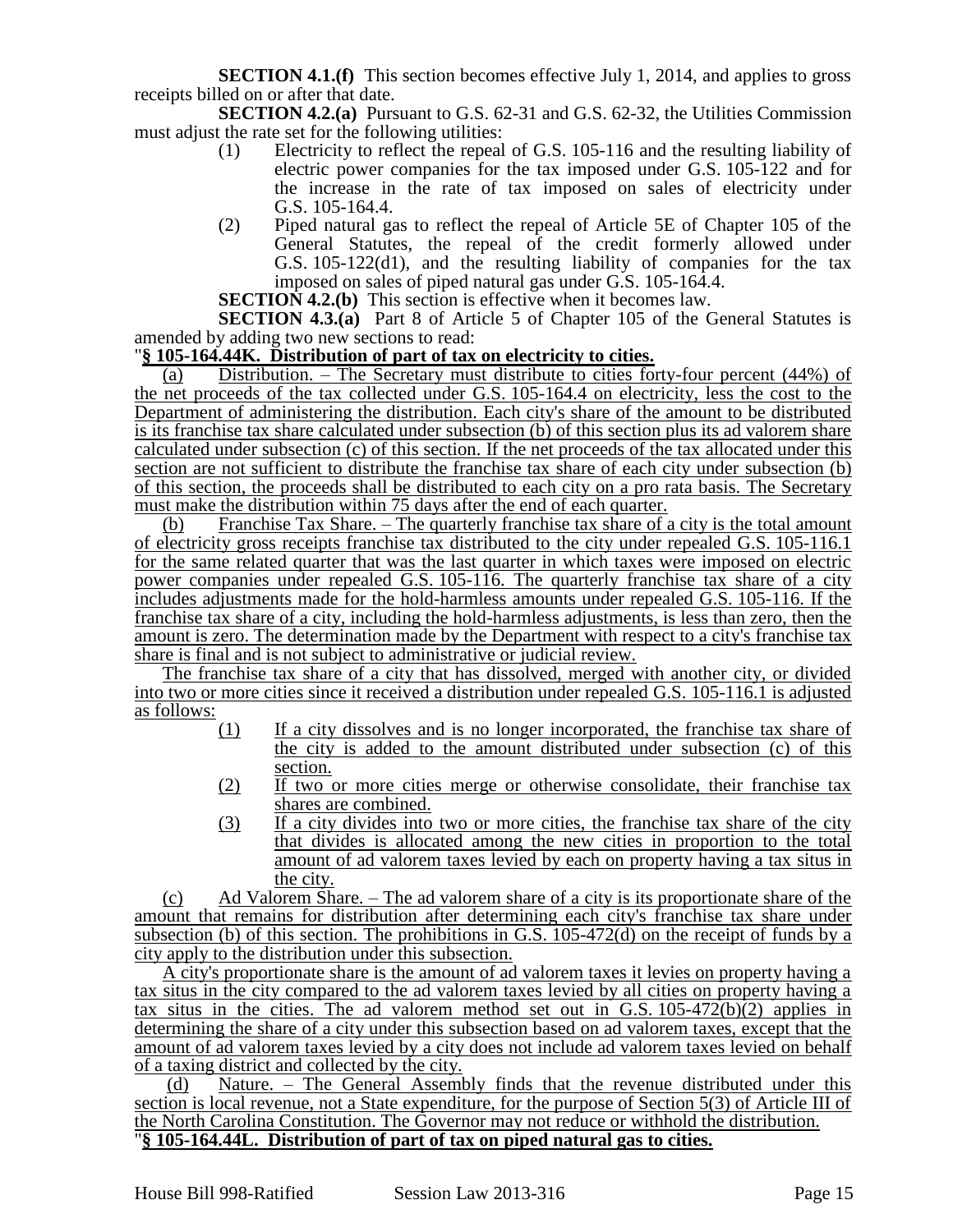(a) Distribution. – The Secretary must distribute to cities twenty percent (20%) of the net proceeds of the tax collected under G.S. 105-164.4 on piped natural gas, less the cost to the Department of administering the distribution. Each city's share of the amount to be distributed is its excise tax share calculated under subsection (b) of this section plus its ad valorem share calculated under subsection (c) of this section. If the net proceeds of the tax allocated under this section are not sufficient to distribute the excise tax share of each city under subsection (b) of this section, the proceeds shall be distributed to each city on a pro rata basis. The Secretary must make the distribution within 75 days after the end of each quarter.

(b) Excise Tax Share. – The quarterly excise tax share of a city that is not a gas city is the amount of piped natural gas excise tax distributed to the city under repealed G.S. 105-187.44 for the same related quarter that was the last quarter in which taxes were imposed on piped natural gas under repealed Article 5E of this Chapter. The Secretary must determine the excise tax share of a gas city and divide that amount by four to calculate the quarterly distribution amount for a gas city. The excise tax share of a gas city is the amount the gas city would have received under repealed G.S. 105-187.44 for the last year in which taxes were imposed under repealed Article 5E of this Chapter if piped natural gas consumed by the city or delivered by the city to a customer had not been exempt from tax under repealed G.S.  $105-187.41(c)(1)$  and  $(c)(2)$ . A gas city must report the information required by the Secretary to make the distribution under this section in the form, manner, and time required by the Secretary. For purposes of this subsection, the term "gas city" has the same meaning as defined in repealed G.S. 105-187.40. The determination made by the Department with respect to a city's excise tax share is final and is not subject to administrative or judicial review.

The excise tax share of a city that has dissolved, merged with another city, or divided into two or more cities since it received a distribution under repealed G.S. 105-187.44 is adjusted as follows:

- (1) If a city dissolves and is no longer incorporated, the excise tax share of the city is added to the amount distributed under subsection (c) of this section.
- (2) If two or more cities merge or otherwise consolidate, their excise tax shares are combined.
- (3) If a city divides into two or more cities, the excise tax share of the city that divides is allocated among the new cities in proportion to the total amount of ad valorem taxes levied by each on property having a tax situs in the city.

(c) Ad Valorem Share. – The ad valorem share of a city is its proportionate share of the amount that remains for distribution after determining each city's excise tax share under subsection (b) of this section. The prohibitions in G.S. 105-472(d) on the receipt of funds by a city apply to the distribution under this subsection.

A city's proportionate share is the amount of ad valorem taxes it levies on property having a tax situs in the city compared to the ad valorem taxes levied by all cities on property having a tax situs in the cities. The ad valorem method set out in G.S.  $105-472(b)(2)$  applies in determining the share of a city under this section based on ad valorem taxes, except that the amount of ad valorem taxes levied by a city does not include ad valorem taxes levied on behalf of a taxing district and collected by the city.

(d) Nature. – The General Assembly finds that the revenue distributed under this section is local revenue, not a State expenditure, for the purpose of Section 5(3) of Article III of the North Carolina Constitution. The Governor may not reduce or withhold the distribution."

**SECTION 4.3.(b)** This section is effective for quarters beginning on or after July 1, 2014.

**SECTION 4.4.(a)** G.S. 160A-211 reads as rewritten:

"(c) Prohibition. – A city may not impose a license, franchise, or privilege tax on a person engaged in any of the businesses listed in this subsection. These businesses are subject to a State tax sales tax at the combined general rate for which the city receives a share of the tax revenue revenue or they are subject to the local sales tax.

- (1) Supplying piped natural gas taxed under Article 5E of Chapter 105 of the General Statutes.gas.
- (2) Providing telecommunications service taxed under G.S. 105-164.4(a)(4c).
- (3) Providing video programming taxed under G.S. 105-164.4(a)(6).
- (4) Providing electricity. A city may continue to impose and collect the license, franchise, or privilege taxes on an electric power company that it imposed and collected on or before January 1, 1947, but it may not impose or collect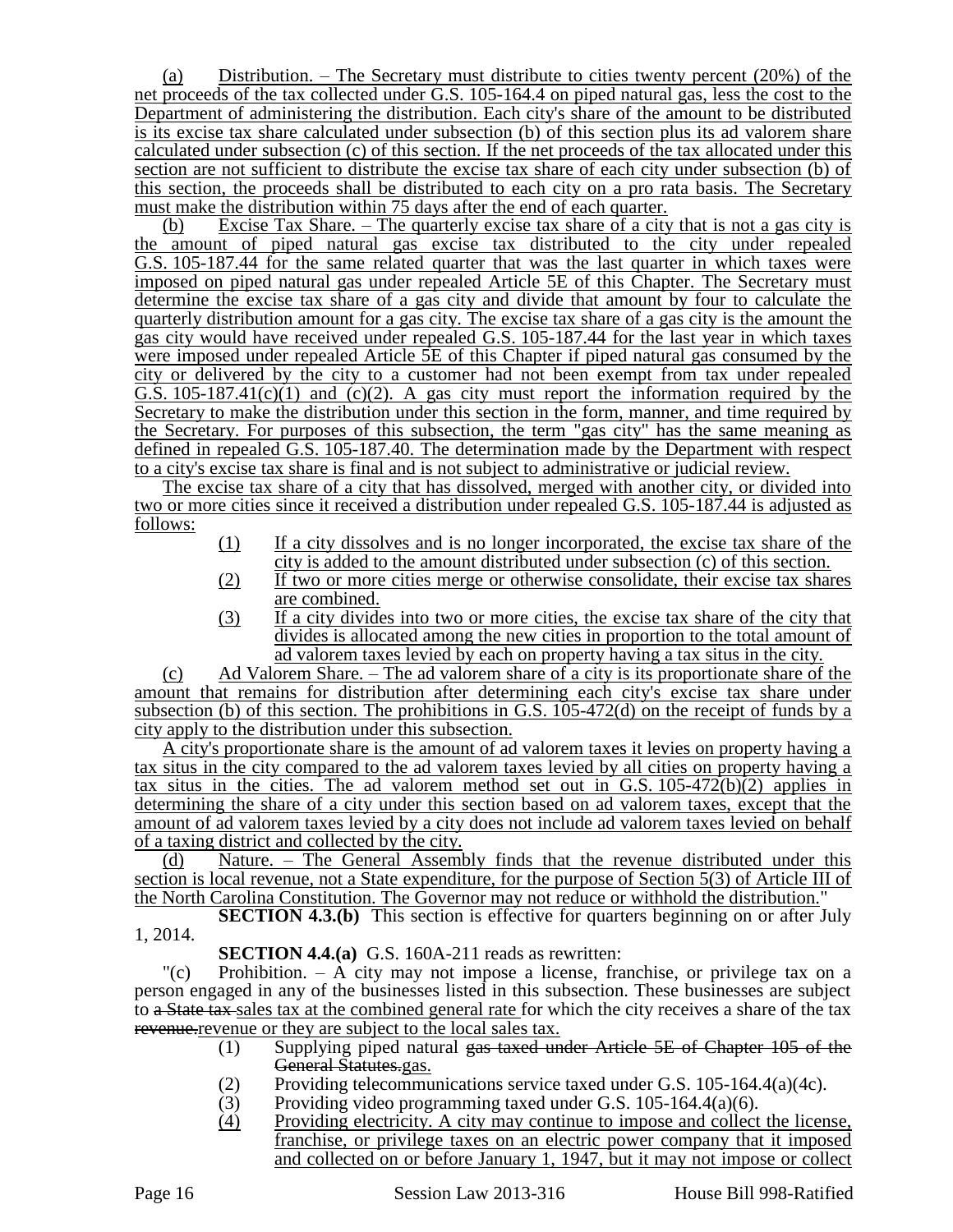any greater franchise, privilege, or license taxes, in the aggregate, on an electric power company that was imposed and collected on or before January 1, 1947."

**SECTION 4.4.(b)** This section becomes effective July 1, 2014.

**SECTION 4.5.(a)** Section 3 of Chapter 347 of the 1965 Session Laws reads as rewritten:

"Sec. 3. All property owned by Cape Hatteras Electric Membership Corporation and used exclusively for the purpose of said corporation shall be held in the same manner and subject to the same taxes and assessments is exempt from property taxes to the same extent as property owned by any county or municipality of the State so long as said the property is owned by said Cape Hatteras Electric Membership Corporation and is held and used by it solely for the furnishing of electric energy to consumers on Hatteras Island and Ocracoke Island. Cape Hatteras Electric Membership Corporation is subject to any other taxes to the same extent as other electric membership corporations established under Chapter 117 of the General Statutes." **SECTION 4.5.(b)** This section becomes effective July 1, 2014.

### **PART V. ADMISSION CHARGES TO AN ENTERTAINMENT ACTIVITY**

**SECTION 5.(a)** G.S. 105-37.1, 105-38.1, and 105-40 are repealed.

**SECTION 5.(b)** G.S. 105-164.4(a) is amended by adding the following new subdivision to read:

### "**§ 105-164.4. Tax imposed on retailers.**

(a) A privilege tax is imposed on a retailer at the following percentage rates of the retailer's net taxable sales or gross receipts, as appropriate. The general rate of tax is four and three-quarters percent (4.75%).

> … (10) The general rate of tax applies to admission charges to an entertainment activity listed in this subdivision. Offering any of these listed activities is a service. An admission charge includes a charge for a single ticket, a multioccasion ticket, a seasonal pass, an annual pass, and a cover charge.

An admission charge does not include a charge for amenities. If charges for amenities are not separately stated on the face of an admission ticket, then the charge for admission is considered to be equal to the admission charge for a ticket to the same event that does not include amenities and is for a seat located directly in front of or closest to a seat that includes amenities.

When an admission ticket is resold and the price of the admission ticket is printed on the face of the ticket, the tax does not apply to the face price. When an admission ticket is resold and the price of the admission ticket is not printed on the face of the ticket, the tax applies to the difference between the amount the reseller paid for the ticket and the amount the reseller charges for the ticket.

Admission charges to the following entertainment activities are subject to tax:

- a. A live performance or other live event of any kind.
- b. A motion picture or film.
- c. A museum, a cultural site, a garden, an exhibit, a show, or a similar attraction or a guided tour at any of these attractions."

**SECTION 5.(c)** G.S. 105-164.13 is amended by adding the following new subdivision to read:

### "**§ 105-164.13. Retail sales and use tax.**

The sale at retail and the use, storage, or consumption in this State of the following tangible personal property, digital property, and services are specifically exempted from the tax imposed by this Article: …

- (60) Admission charges to any of the following entertainment activities:
	- a. An event that is held at an elementary or secondary school and is sponsored by the school.
	- b. A commercial agricultural fair that meets the requirements of G.S. 106-520.1, as determined by the Commissioner of Agriculture.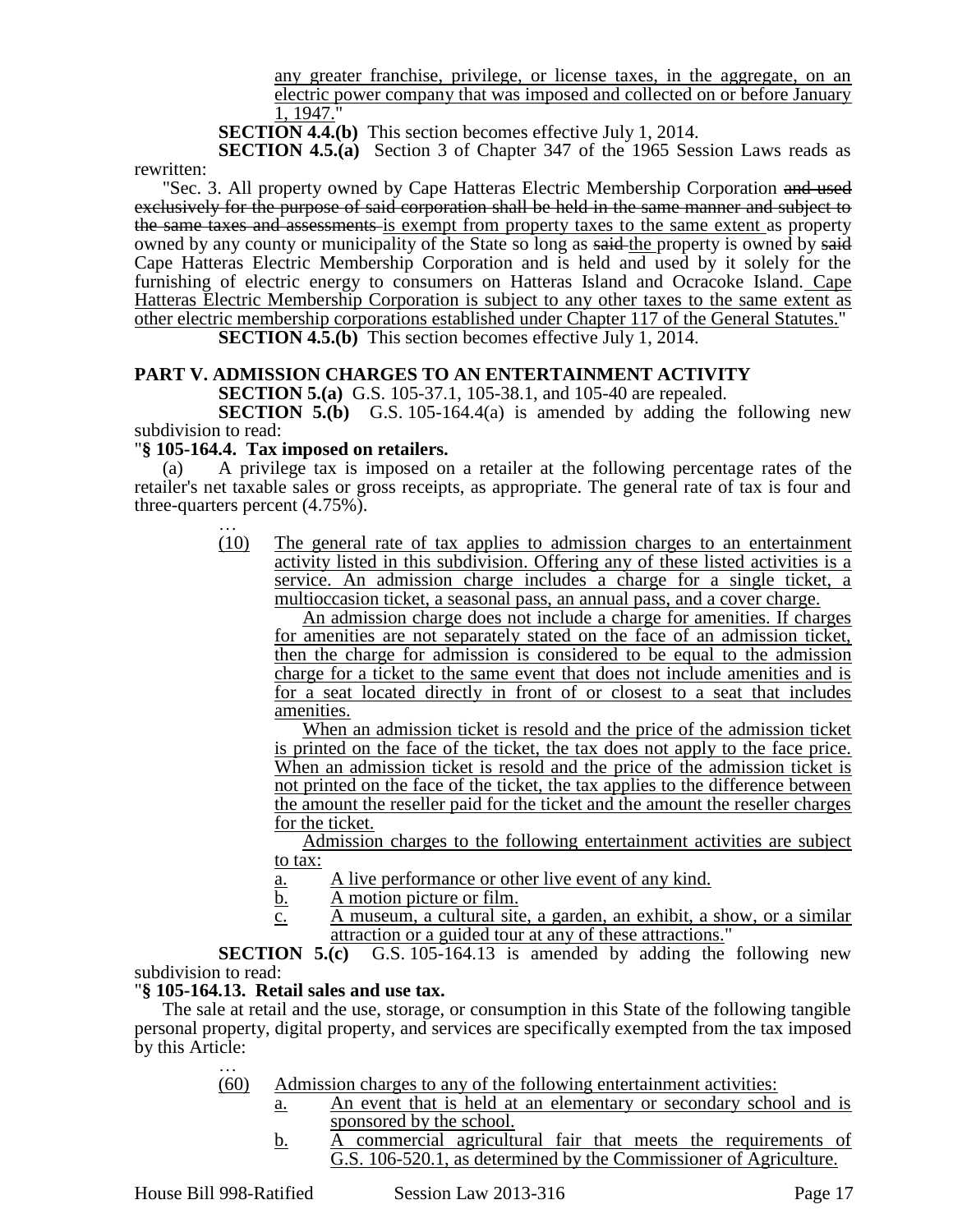- c. A festival or other recreational or entertainment activity that lasts no more than seven consecutive days and is sponsored by a nonprofit entity that is exempt from tax under Article 4 of this Chapter and uses the entire proceeds of the activity exclusively for the entity's nonprofit purposes. This exemption applies to the first two activities sponsored by the entity during a calendar year.
- d. A youth athletic contest sponsored by a nonprofit entity that is exempt from tax under Article 4 of this Chapter. For the purpose of this subdivision, a youth athletic contest is a contest in which each participating athlete is less than 20 years of age at the time of enrollment.

A State attraction."

**SECTION 5.(d)** The following statutes are repealed:

- G.S. 106-507
- G.S. 106-516
- G.S. 106-517
- G.S. 106-518
- G.S. 106-519
- G.S. 106-520
- G.S. 140-10.1

**SECTION 5.(e)** G.S. 105-164.10 reads as rewritten:

### "**§ 105-164.10. Retail bracket system.tax calculation.**

For the convenience of the retailer in collecting the tax due under this Article, the Secretary shall must prescribe tables that compute the tax due on sales by rounding off the amount of tax due to the nearest whole cent. The Secretary shall-must issue a separate table for each rate of tax that may apply to a sale, including the general rate established in G.S. 105-164.4, preferential rates, and combined State and local rates. Use of the tables prescribed by the Secretary does not relieve a retailer of liability for the applicable rate of tax due on the gross receipts or net taxable sales of the retailer.sale."

**SECTION 5.(f)** This section becomes effective January 1, 2014, and applies to admissions purchased on or after that date. For admissions to a live event, the tax applies to the initial sale or resale of tickets occurring on or after that date; gross receipts received on or after January 1, 2014, for admission to a live event, for which the initial sale of tickets occurred before that date, other than gross receipts received by a ticket reseller, are taxable under G.S. 105-37.1.

# **PART VI. SERVICE CONTRACTS**

**SECTION 6.(a)** G.S. 105-164.3 is amended by adding a new subdivision to read: "**§ 105-164.3. Definitions.**

The following definitions apply in this Article:

- … (38b) Service contract. – A warranty agreement, a maintenance agreement, a repair contract, or a similar agreement or contract by which the seller agrees to maintain or repair tangible personal property.
- …."

**SECTION 6.(b)** G.S. 105-164.4(a) is amended by adding the following new subdivision to read:

### "**§ 105-164.4. Tax imposed on retailers.**

(a) A privilege tax is imposed on a retailer at the following percentage rates of the retailer's net taxable sales or gross receipts, as appropriate. The general rate of tax is four and three-quarters percent (4.75%). …

(11) The general rate of tax applies to the sales price of a service contract."

**SECTION 6.(c)** G.S. 105-164.13 is amended by adding two new subdivisions to

read:

# "**§ 105-164.13. Retail sales and use tax.**

The sale at retail and the use, storage, or consumption in this State of the following tangible personal property, digital property, and services are specifically exempted from the tax imposed by this Article: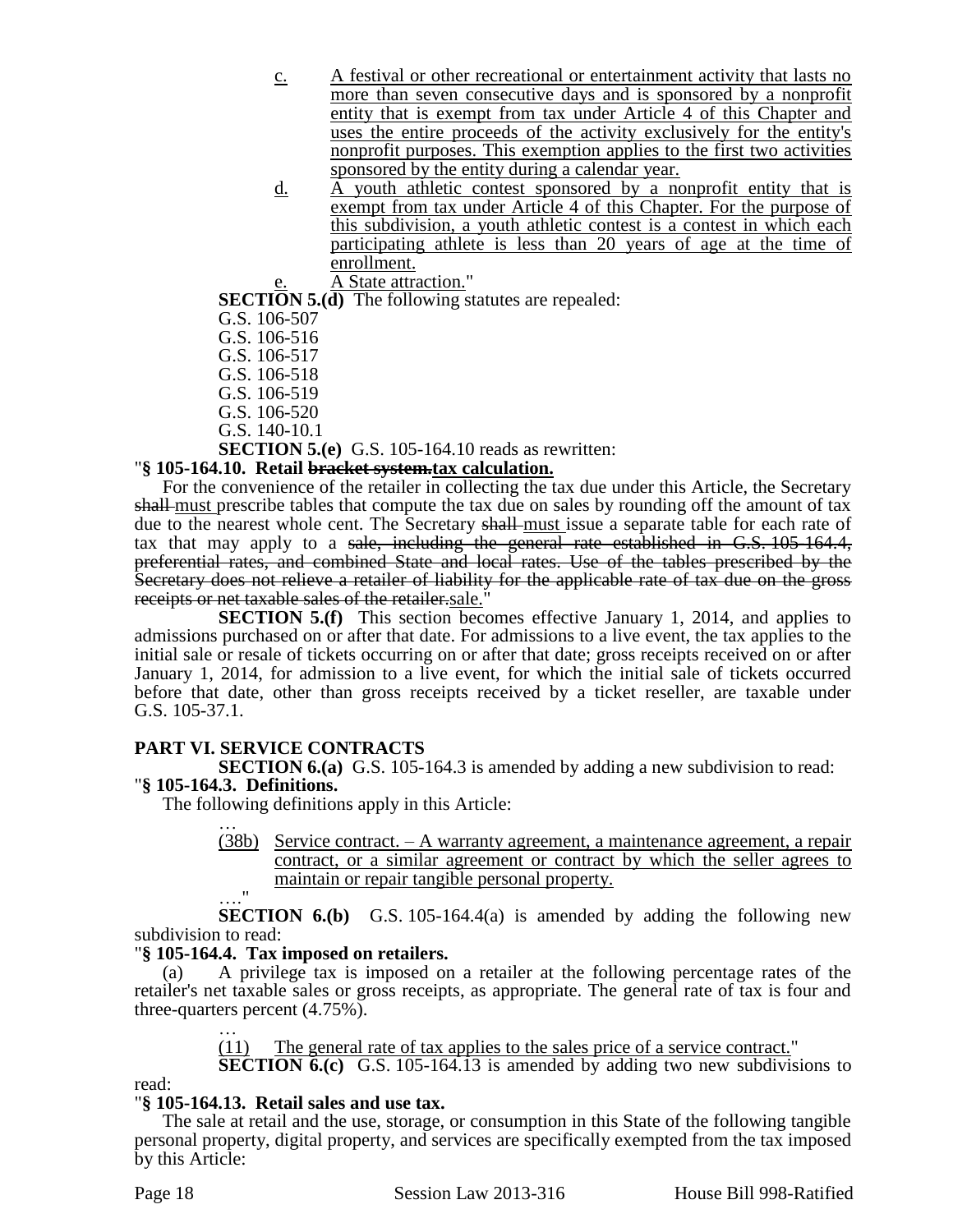- … (61) A service contract for tangible personal property that is provided for any of the following:
	- a. An item exempt from tax under this Article, other than an item exempt from tax under G.S. 105-164.13(32).
	- b. A transmission, distribution, or other network asset contained on utility-owned land, right-of-way, or easement.
- (62) An item used to maintain or repair tangible personal property pursuant to a service contract if the purchaser of the contract is not charged for the item."

**SECTION 6.(d)** This section becomes effective January 1, 2014, and applies to sales made on or after that date.

# **PART VII. ELIMINATE ESTATE TAX**

**SECTION 7.(a)** Article 1A of Chapter 105 of the General Statutes is repealed. **SECTION 7.(b)** G.S. 105-241.10 reads as rewritten:

### "**§ 105-241.10. Limit on refunds and assessments after a federal determination.**

The limitations in this section apply when a taxpayer files a timely return reflecting a federal determination that affects the amount of State tax payable and the general statute of limitations for requesting a refund or proposing an assessment of the State tax has expired. A federal determination is a correction or final determination by the federal government of the amount of a federal tax due. A return reflecting a federal determination is timely if it is filed within the time required by G.S. 105-32.8, 105-130.20G.S. 105-130.20, 105-159, 105-160.8, or 105-163.6A, as appropriate. The limitations are:

- (1) Refund. A taxpayer is allowed a refund only if the refund is the result of adjustments related to the federal determination.
- (2) Assessment. A taxpayer is liable for additional tax only if the additional tax is the result of adjustments related to the federal determination. A proposed assessment may not include an amount that is outside the scope of this liability."

**SECTION 7.(c)** G.S. 105-236(a)(5) reads as rewritten:

- "(a) Penalties. The following civil penalties and criminal offenses apply:
	- … (5) Negligence. –
		- …
		- e. Estate tax deficiencies. This subdivision does not apply to estate tax deficiencies that are the result of valuation understatements.

.…" **SECTION 7.(d)** This section becomes effective January 1, 2013, and applies to the estates of decedents dying on or after that date.

# **PART VIII. CAP EXCISE TAX ON MOTOR FUEL**

**SECTION 8.(a)** Notwithstanding G.S. 105-449.80(a), for the period October 1, 2013, through June 30, 2015, the motor fuel excise tax rate may not exceed thirty-seven and one-half cents  $(37 \frac{1}{2} \phi)$  a gallon.

**SECTION 8.(b)** This section is effective when it becomes law.

### **PART IX. STUDY AND EFFECTIVE DATE**

**SECTION 9.(a)** This act does not affect the rights or liabilities of the State, a taxpayer, or another person arising under a statute amended or repealed by this act before the effective date of its amendment or repeal; nor does it affect the right to any refund or credit of a tax that accrued under the amended or repealed statute before the effective date of its amendment or repeal.

**SECTION 9.(b)** G.S. 105-237.1(a) reads as rewritten:

"(a) Authority. – The Secretary may compromise a taxpayer's liability for a tax that is collectible under G.S. 105-241.22 when the Secretary determines that the compromise is in the best interest of the State and makes one or more of the following findings: …

> (6) The taxpayer is a retailer or a person under Article 5 of this Chapter; the assessment is for sales or use tax the retailer failed to collect or the person